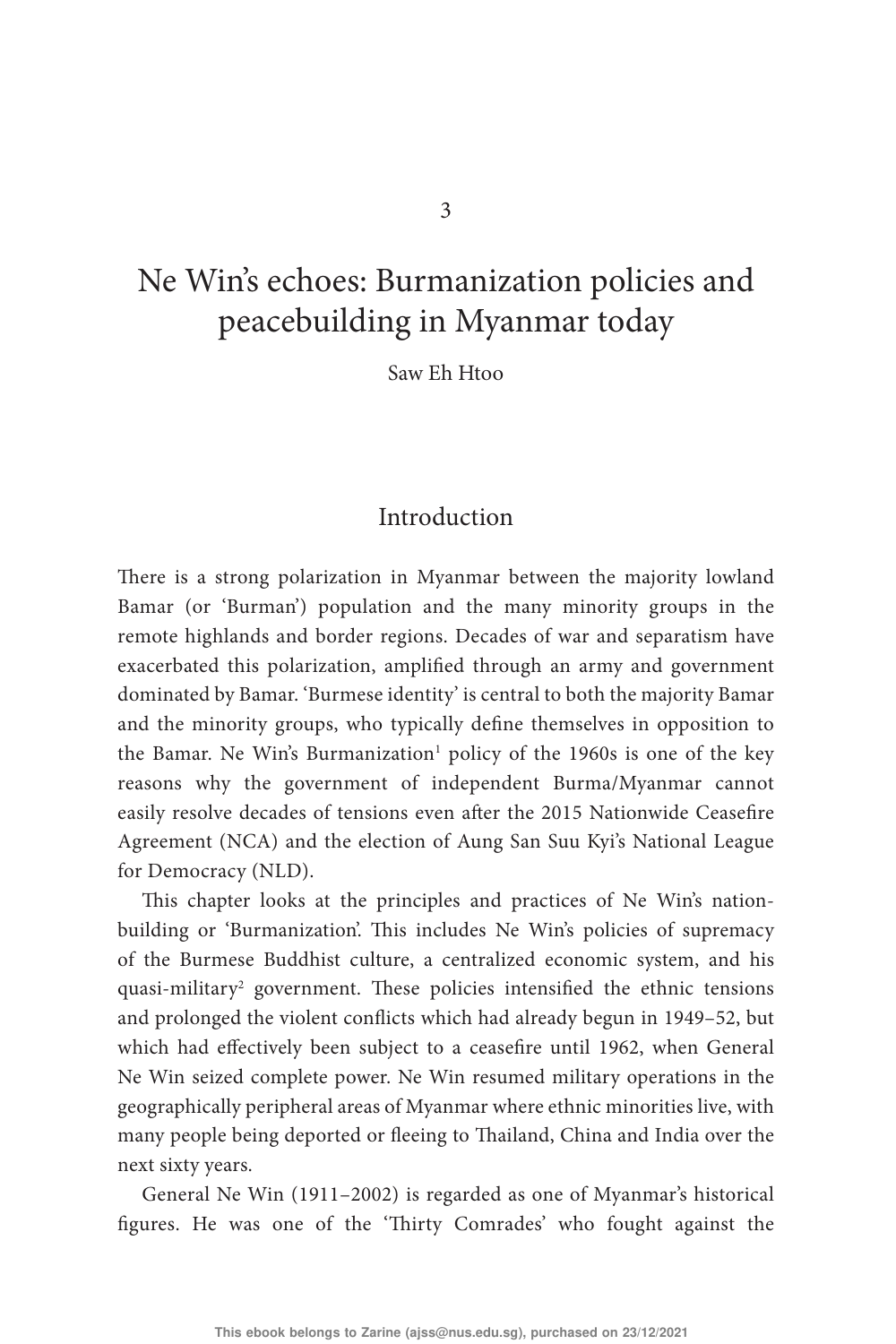British and with the Japanese in 1942. He was commander-in-chief of the army during U Nu's civilian premiership (1949–62) and leader of the 1962 coup d'état which brought his Burma Socialist Programme Party (BSPP) to power and made him prime minister and chairman of the BSPP. To sustain his power, he assumed the ancient Burmese policy of pursuing Burmese hegemony, which is now known as 'Burmanization'. In doing so, he drew on the traditional understanding of Burmese kingship rooted in Buddhism, the majority religion of the Bamar. Traditional Burmese monarchs believed that being a Buddhist king was a sign of being a bodhisatta, that is, a Buddha to be (Maung Maung Gyi 1983: 20). They had absolute power to rule their people. By drawing on traditional Burmese values and policies, Ne Win attempted to influence Burmese Buddhist people. In order to consolidate his power, he reformed the economy, political structures and ethnic relations in a way shaped by Burmanization policies.

<span id="page-1-0"></span>Burmese historians<sup>[3](#page-15-2)</sup> have studied Ne Win from different points of view. While most historians have focused on his use of the military and the strategies that he employed to sustain his regime, only a few scholars have analysed Ne Win's ethnic and economic policy. Yet, understanding how and why Ne Win engaged in his Burmanization policy explains one important reason for Myanmar's persistent armed conflicts; in other words, it points to a significant obstacle to lasting peace in Myanmar: the habitus left by Ne Win's decades of Burmanization.

<span id="page-1-1"></span>Ne Win justified his coup by pointing to the need to stop the ongoing civil war, which was reported by major English newspapers around the world. Yet, in Ne Win's own reading, there was more to it: his coup paved the way for his 'Burmese Way to Socialism'. This Burmese Way to Socialism, Ne Win's concept of unification, was codified in the 1974 constitution, which replaced the 1947 constitution. The driving force was Ne Win's insistence on a process of Burmanization that incorporated military rule and socialist economic policies facilitating military rule. In the name of Burmanization, Ne Win's regime nationalized the business sectors and expelled foreigners from Burma. He strengthened the monocultural Burmese army while seeking to defeat the ethnic armies, dozens of which were and still are present in the mountainous peripheries of Burma.<sup>4</sup> The dominance of the ethnic Burmans in Burmese politics was legitimized by tracing this dominance back to the ancient Burma kingdoms. According to Ne Win's historians, all the ethnicities living on the periphery had once been under the control of the Burmese Buddhist kingdom defeated by the British in 1885 (Kyaw Thet 2015). The expulsion of the British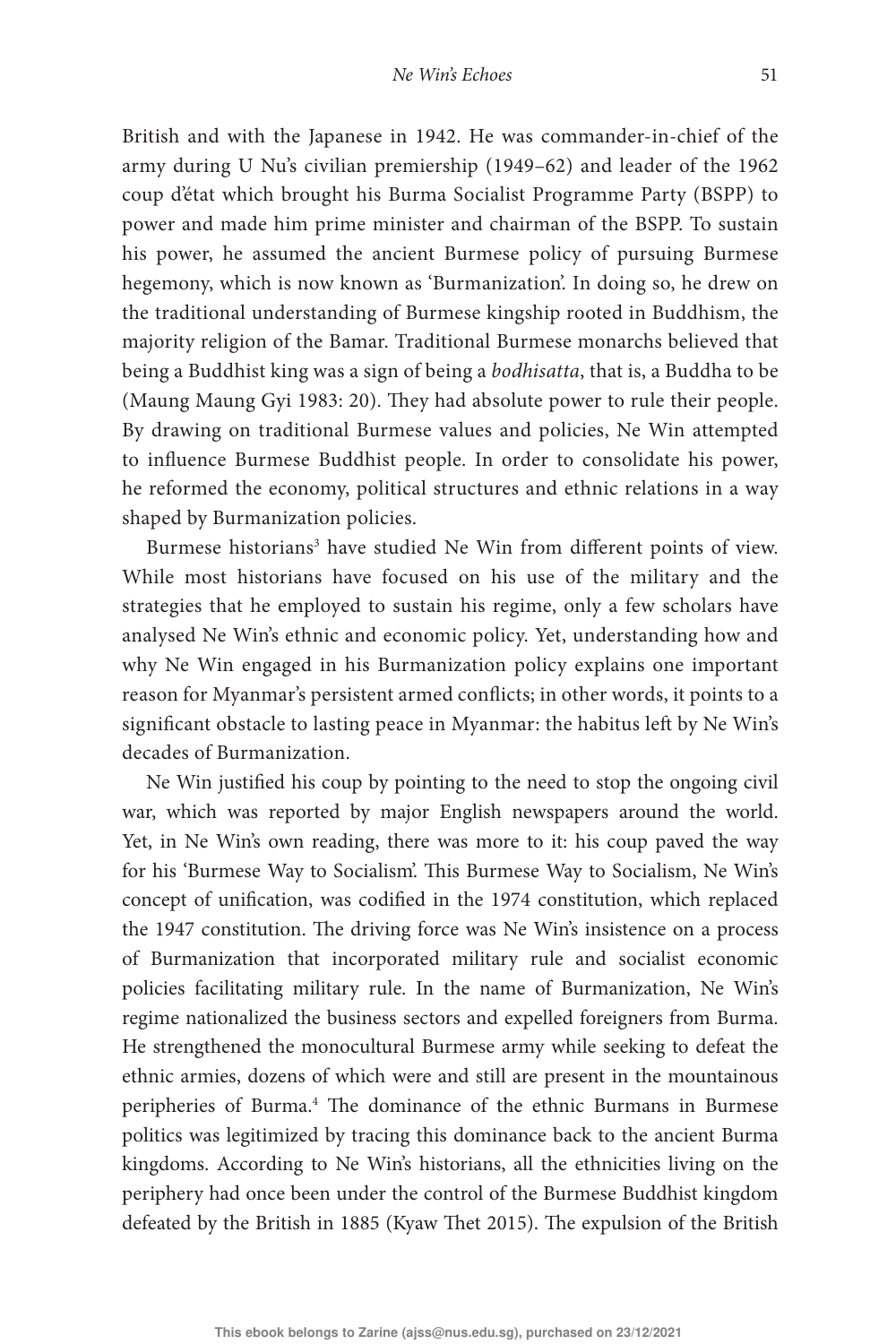<span id="page-2-0"></span>in 1947 and the re-establishment of Burmese rule were therefore presented as a kind of restoration of the past. Ne Win's Burmanization policies emphasized that his military government was a continuation of the previous Burmese dynasties,<sup>5</sup> and presented the government as a kind of 'fourth dynasty'[.6](#page-15-5)

<span id="page-2-1"></span>Understanding Ne Win's regime, its structure and its Burmanization policy is necessary to see the flaws in the current efforts at peacebuilding in Myanmar. In order to analyse the negative impact of Ne Win's regime on Myanmar's present situation, we need to focus on the 'three pillars' of Burmanization policy:

- 1. National identity is formed by the Burmese Buddhist culture.
- 2. The national economy needs to be a centralized system, the 'Burmese Way to Socialism'.
- 3. The national government has to be a quasi-military government, in which the Burmese army plays the central role.

These foundational principles led to a process of assimilation, accommodation and alienation for the one-third of Myanmar's population who were not Bamar. These policies were continued in the 1970s when Ne Win attempted to present his regime as a patriotic institution which had actively prevented the disintegration of the country after independence (P. Kyaw Han 2012: 14).

<span id="page-2-3"></span><span id="page-2-2"></span>The liberation of Burmese Buddhist society from British rule had been the ambition held by young Burmese nationalists in the colonial period. As Houtman (1999: 29) has shown, these nationalists considered Mussolini and Hitler as their heroes. After independence, they became national leaders, and Ne Win, also known as *Thakin<sup>[7](#page-15-6)</sup>* Shu Maung, was one of them. According to Kyi Sein Win (2020: 154), it was Ne Win who finally fulfilled Aung San's plan for a free Burma. One of Ne Win's comrades, Senior General Saw Maung (1928–1997), created a link between the Burmese army and the ancient Burmese kings by placing Aung San in their tradition (Ministry of Information 1991: 75). But Aung San was assassinated shortly after independence, and Ne Win's supporters regarded him as the true successor of Aung San, who had brought the country together like the ancient kings (Steinberg 2001: 29). According to Houtman (1999: 94), Ne Win himself attempted to prove that he and his family were of royal descent in order to give legitimacy to his politics of Burmanization. In his efforts to link his regime to the Burmese Buddhist past, Ne Win created a modern nation state in the sense of Anderson's (1983) and Thongchai's (1994) concept of an 'imagined community'.[8](#page-15-7)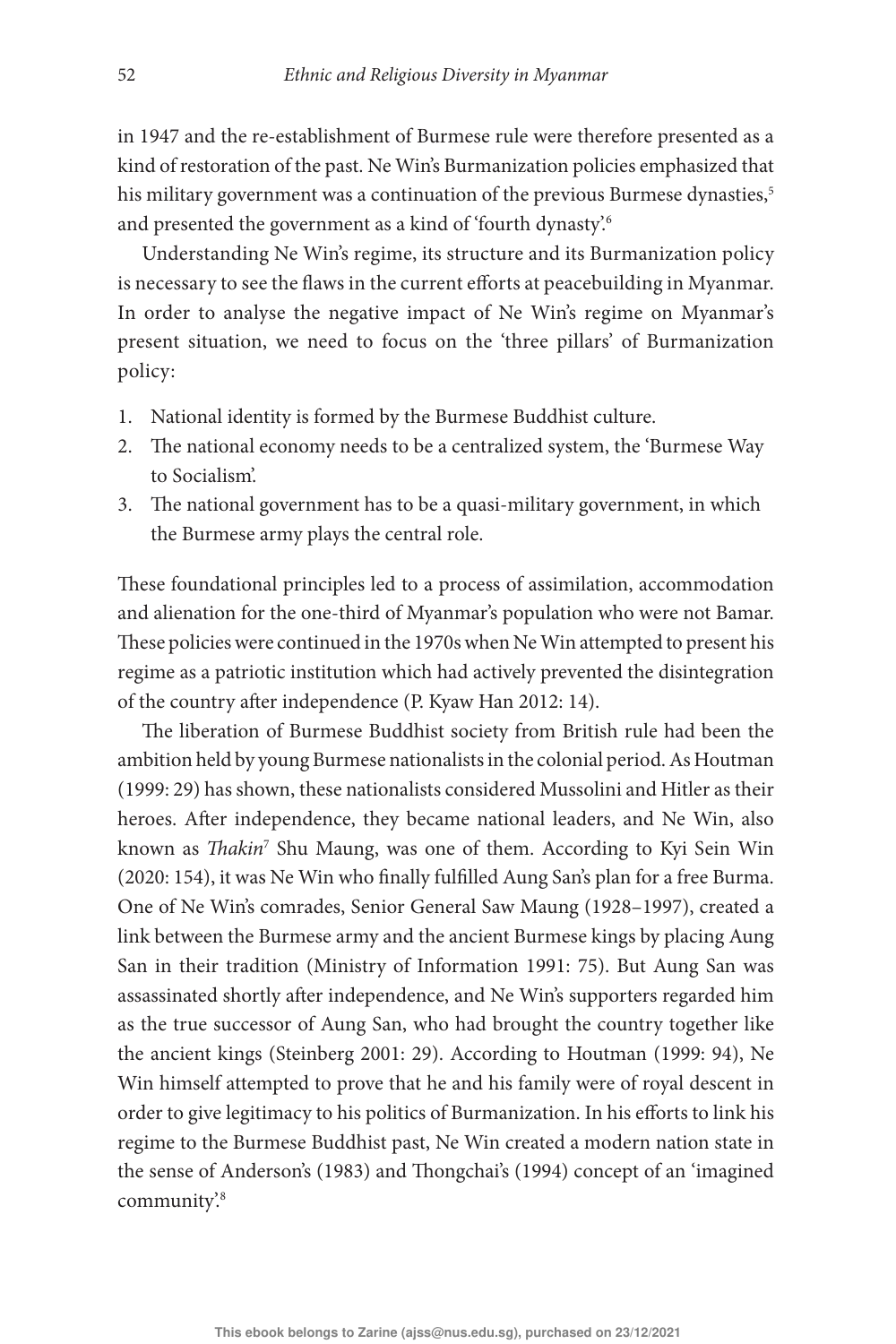### Ne Win's creation of a historical narrative for a new Burma

Historians and political scientists have argued that nationalist ideologies embed their concept of 'nation' in an account of the past that gives the modern nation a specific identity and the desired legitimacy (e.g. Anderson 1983; Thongchai 1994; Waters 2005). The narrative created by the nationalist ideologies evokes the emotions and patriotism needed to maintain the modern state. According to Anderson (1983: 9–10), the force and function of this mechanism can be seen, for example, in the erection of monuments such as cenotaphs and tombs of the unknown soldier. They represent the national spirit, calling on citizens to defend their nation even to the point of death.

For example, in present Thailand, the Commission for National Identity has defined the Thai nation as consisting of eight elements: 'territory, population, independence and sovereignty, government and administration, religion, monarchy, culture, and dignity' (Thongchai 1994: 4). Similar features can also be applied to Ne Win's concept of the Bamar (or Burmese) nation. The creation and promotion of a specific cultural heritage rooted in the Burmese Buddhist past became a necessary catalyst for nation-building through Burmanization. The imagination and representation of Ne Win's regime as a new empire with ancient roots – the fourth Burma dynasty – reflects what Thongchai calls the 'geobody theory'. In Ne Win's case, this involves historicized ideologies regarding the preferred religion, that is, Buddhism, the dominance of Bamar language, culture and history, an ethnic-based concept of citizenship, independence and sovereignty, government and administration and especially the leading role of the military.

Ne Win's historians tried to find support for their historical narrative in the works of some historians from the British period. In the early twentieth century, both Western and Burmese historians called attention to the so-called Glass Palace Chronicle (Hmannan Yazawin), a work composed between 1829 and 1832, during the rule of King Bagyidaw of upper Burma, that focused on the kingdom of Bagan. Ne Win's historians were intent on asserting the work's 'Burmese-ness', even though the Chronicle itself does not mention any specific ethnic name in its description of eleventh-century Bagan (Shwe Lu Maung 1989: 70). The Chronicle mentions the kings' genealogies and their activities, including their military operations. It describes the city states, regions and dialect, but not ethnicity (Than Tun 2003: 109). Moreover, it actually indicates that the ancient people of Burma, especially in the Bagan era, reflected an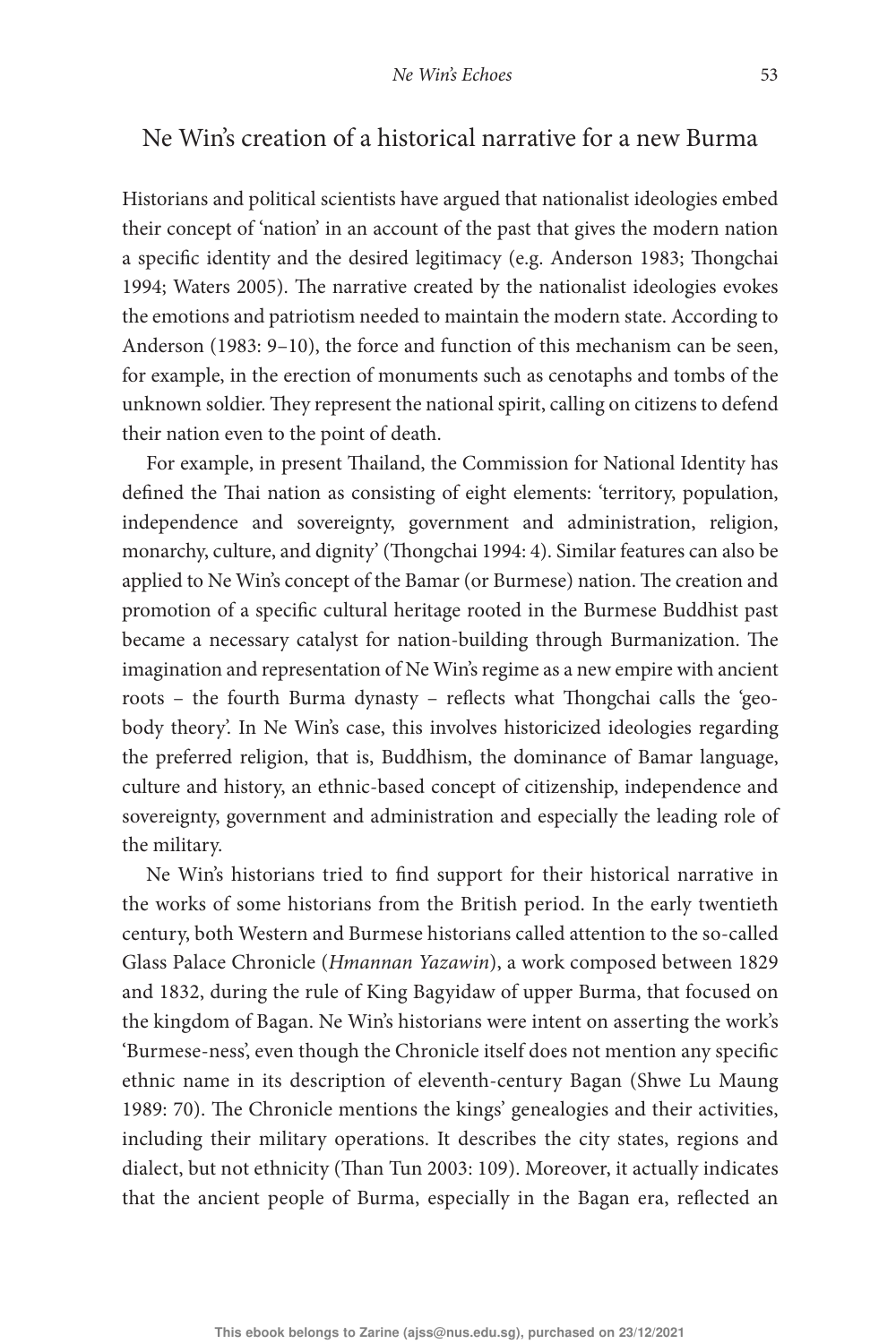Indian type of civilization Bode (2011). But, in the narrative promoted by Ne Win's new historians, the golden days of supposedly Bamar kingdoms comprise all three previous dynasties leading up to the final unification of Myanmar under Ne Win (Myo Oo 2018: 48–59). This kind of nationalist historiography is almost 'hagiographic' in that it ignores the presence of many other kingdoms and princedoms coexisting with the so-called Bamar kingdoms or dynasties in the territory of later Myanmar. In fact, these kingdoms were linked to each other in a range of semi-feudal relationships with varying power relations and have little connection to modern ideas of ethnicity.

## The three ideological foundations of Ne Win's regime (1962–88)

<span id="page-4-1"></span>Ne Win named his new military government 'the Revolutionary Council', but in practice he exerted personal dictatorial power. It seems that he initially lacked a clear ideology. He chose some military allies to create his regime and to operate the levers of power. Yet, a default ideology gradually emerged,<sup>9</sup> one based on three principles: a central Burmese Buddhist culture as the nation's cultural identity, a centralized economic system and a centralized quasimilitary government. These principles translated into a politics of assimilation, accommodation and alienation (see [Figure 3.1](#page-4-0)). I will now explain this structure in more detail.



<span id="page-4-0"></span>**[Figure 3.1](#page-0-1)** [Ideological Foundations of Ne Win's Regime.](#page-0-1)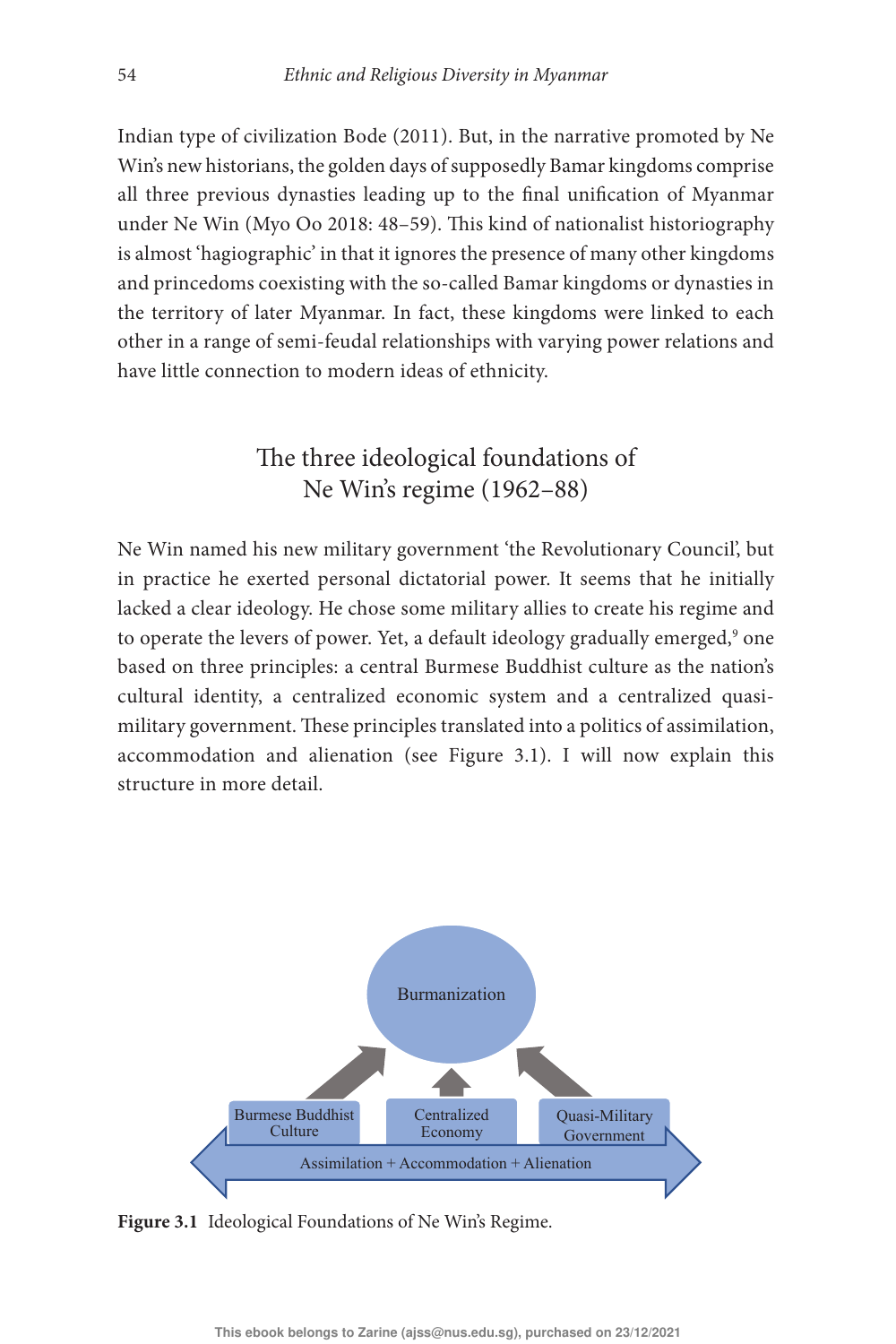## **Building a single culture as national identity (Burmese Buddhist culture)**

Ne Win introduced new administrative divisions. The number of non-Bamar states was changed from five to seven (with the creation of the Mon State and the Arakan State), and, in order to balance these, another seven new divisions (or 'regions') were created in the Bamar-speaking areas (see Clarke et al. 2019: 23; Khine Lin 2015: 73). This new map reflected the essence of a We-self vs. Others attitude as described by Thongchai (1994: 169-72) for Thailand. In Burma, the 'we-self' was constituted by the two-thirds of the population living in the Bamar heartland of the seven new divisions, who could plausibly align themselves with Ne Win's definition of Bamar/Buddhist identity in terms of heritage, family and culture.

In Ne Win's post-1962 Burma, nationalization became increasingly equivalent to Burmanization. The ethnic-national, mother-tongue-based schools in the ethnic states were nationalized, that is, placed under the centralized Ministry of Education in Yangon (Taylor 2015: 275–6). Burmese supplanted Karen, Kachin, Shan and other languages to become the language of all schools, government offices and other institutions. Under the new regime, all school textbooks were based on Burmese culture and language, effectively erasing ethnic cultures and languages from the national curriculum (Yay 2018: 201). Nationhood was reimagined as Bamar with no other identity or essence. This cultural construct reflected Ne Win's personal vision that decolonizing Burma meant restoring the ancient Bamar culture as the essence of a unified country, which had to be restored after the British policy of divide and rule.

Buddhism was important to Ne Win's new ideology. In the colonial period, Buddhism had lost much of its political influence. The British stopped government subsidies of the temples and the sangha (the Buddhist order) because they wanted to separate religious organization from the state, while Christian missionaries proselytized to native people through their schooling system (Kyi Win Sein 2015: 2–3). After 1948, Buddhism moved back to the centre. U Nu supported an independent Buddhist order and fostered Buddhism, but also permitted the practice of Christianity and Islam (Kyaw Win et al. 2011: 89). Ne Win, however, viewed the religious diversity of Burma with more suspicion. In 1962, he asserted control over the Buddhist order, with its potential for revolt, forcing all monks to register. The monkhood was brought under military rule (Charney 2009: 119) and ultimately became an ally. Making Burmese Buddhism a central feature of national identity also sharpened the demarcation between 'us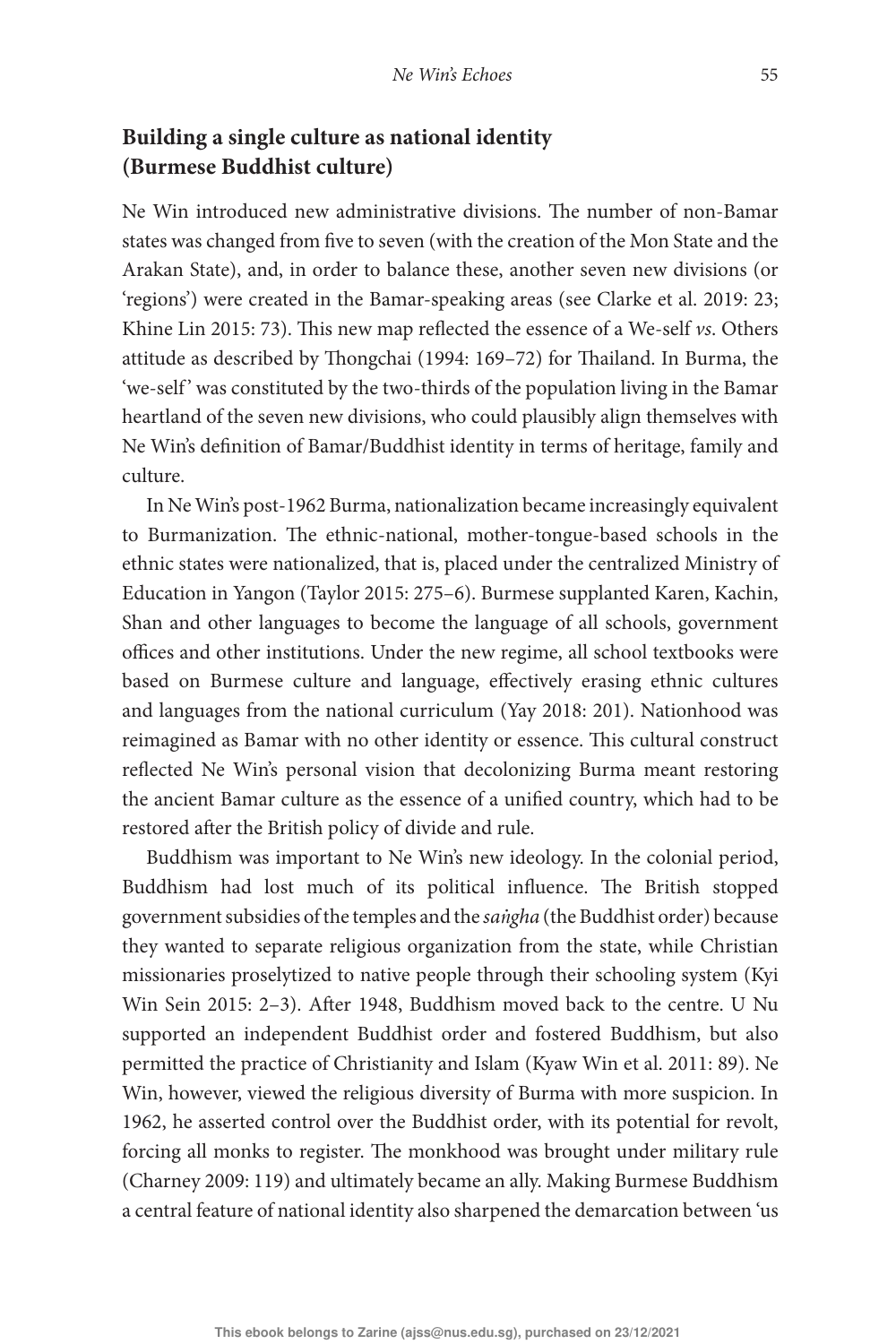and them'. The 'we', the in-group, became the people who lived under the light of Buddhism, the legal people, while the 'they', the insurgents, lived in darkness. Ethnic, religious and political dissenters constituted the out-group irrespective of their ethnic background.

#### **Centralization of the economic system**

Under U Nu's rule (1948–62), economic policy can be characterized as laissezfaire market capitalism protected by licensing regimes. State-controlled economic activities hardly existed. Foreign-owned companies from Britain, the United States, overseas China and India ran their businesses in postindependent Burma as a legacy of British colonialism, particularly those dealing with rice production, teak production, gems, oil and the exploitation of natural resources. In accordance with his newly created 'socialist' economic plan, Ne Win nationalized the foreign companies, many of which were controlled by Chinese and Indians (Kyi Win Sein 2020: 186, 192). Nationalization was also applied to non-governmental institutions supported by foreign countries, especially to the extensive Christian missionary system of schools, hospitals, social work and churches (Myanmar Baptist Convention 2012; Kyi Win Sein 2020). Foreign Christian missionaries were expelled. One of the many reasons given was that some missionaries were working as foreign agents (ibid.: 37–8). Whereas 'the departure of foreigners and missionaries did not have much effect on the Baptists for most Baptist church members and leaders were ethnic people …, the nationalization of the church's properties and the implementation of the new socialist system created several unexpected troubles for the Baptists as well as the non-Baptists' (Saw Augurlion 2017: 78).

Ne Win equated capitalism with the colonial system, which is why he felt it was necessary to eliminate both. While he believed that the nationalization of corporations would not have an effect on the different ethnic people because they were mostly farmers and blue-collar workers, he designed the socialist economic plan to promote Burmese businessmen (San Nyein and U Mya Han 2012: 39, 45). As a result of the nationalization programme, both foreign companies and foreigners left the country. Ne Win took the alienation of the country one step further by debarring its citizens from travelling to other countries without official permission. Simultaneously, his centralization, with its focus on Burmese language, Burmese-speaking society and Burmese Buddhist values, inevitably increased animosity between ethnic Bamar and the other ethnic peoples of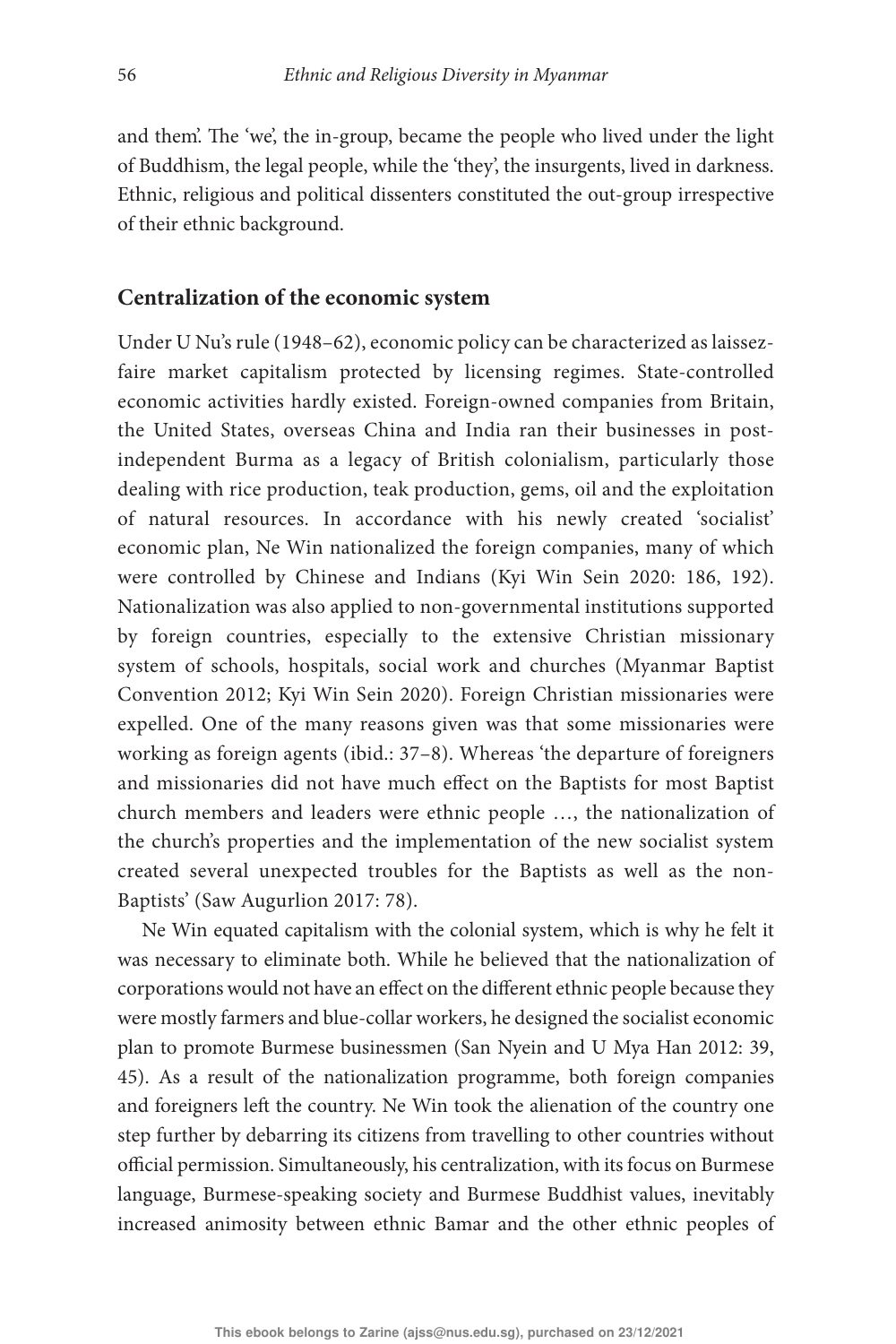Myanmar, despite the fact that most were farmers. Ne Win intended to create a nation centred on the Burmese race, which he regarded as superior.

#### **Quasi-military government**

The most important change introduced by Ne Win was perhaps the dominance of the Burmese-speaking military. In the Ne Win regime, almost every cabinet member had a military-service background and connections established at the military academy after independence. Retired military officers with loyalties to Aung San's 'Thirty Comrades' and the Burmese Independence Army were promoted (Taylor 2015: 259), while the veterans of the anti-Japanese King's Karen and Kachin Rifles were drummed out of the military. In designing his dictatorship, Ne Win only trusted men with a military background in the Burma Independence Army and a few ethnic leaders who were there as puppet figures.

Ne Win also appointed government officers for the ethnic states. Even though there were putatively seven non-Bamar states in the Union, all the administrative officers from the governor down were appointed by the central military government in Rangoon (Yangon). Bamar-speaking officials typically had a military background and most were ethnic Bamar, thereby creating a Bamar privilege system (Walton 2012).

Underpinning military control was Ne Win's ideology of Burmese Supremacy (Mahar Bamar), which was effective in uniting the seven 'divisions' of central Burma. But this unity was to the disadvantage of the non-Bamar ethnicities in the seven states. The creation of the ideology of Burmese Supremacy privileged the Ne Win regime, since the concept of 'Burmanization' is generally understood to be the result of a 'centre-towards-peripheries' process (Boutry 2016: 105–6). In response, the ethnic armed groups promoted their own vernacular, thus reinforcing the idea of 'we-self vs. others' from a non-Bamar perspective. The crack was so deep that it led to a disintegration in Burma politics and to open revolt in the highlands.

### The core procedures of Ne Win's regime

As has been said above, the three ideological foundations of Ne Win's politics translated into three core procedures (assimilation, accommodation and alienation).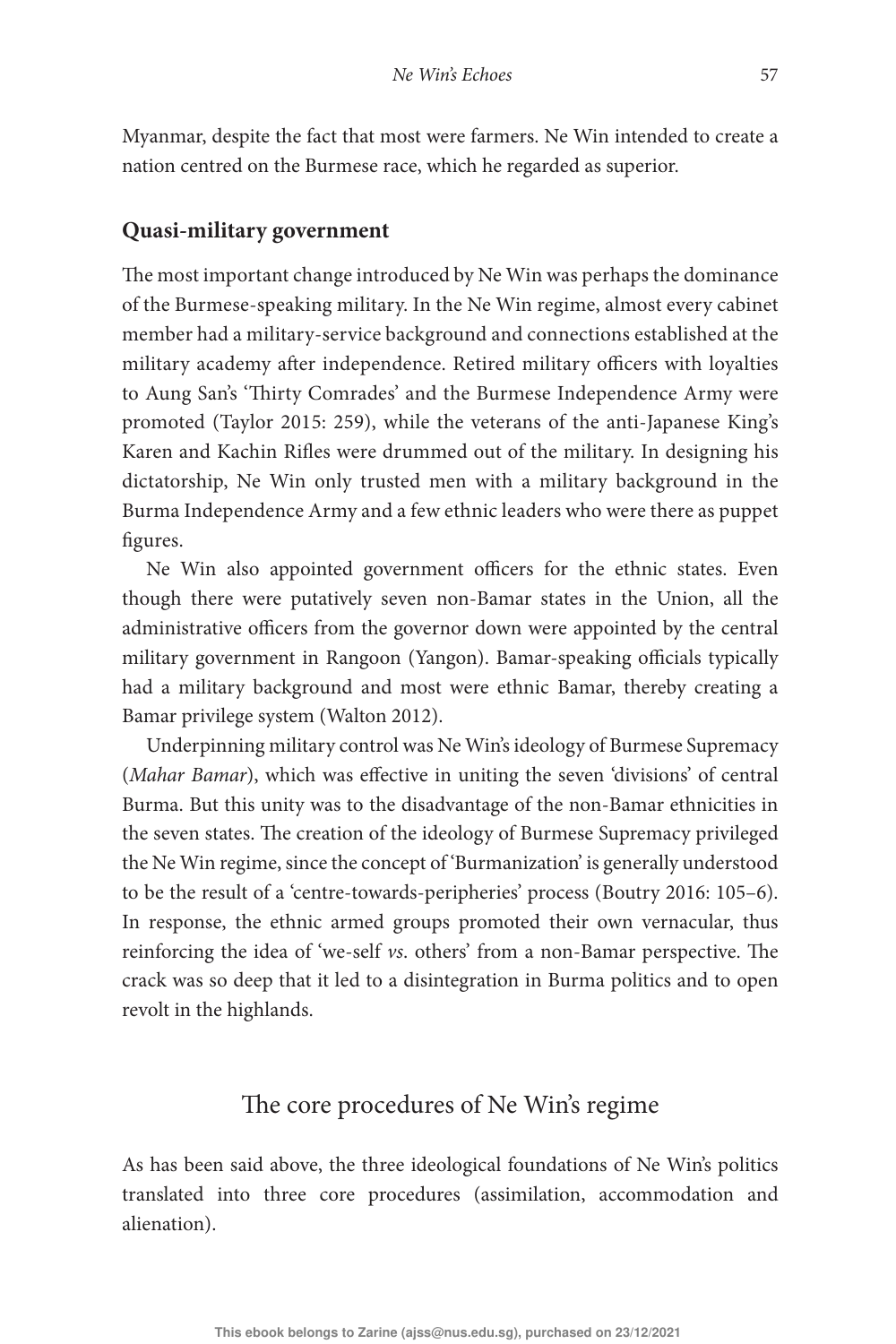### **Assimilation (Taing Yin !ar See Lone Nyi Nyut Yae)**

In his speeches, Ne Win emphasized the myth that all ethnic people in Burma emerged from the same Burmese root. On this basis, he asserted the unifying potential of a 'Burmanized spirit' and presented this spirit as being necessary to establish a united socialist country (Burmese Socialist Programme Party 1964a:  $14-19$ ). The result was a politics of assimilation based on the promotion of Burmese Buddhism in the non-Bamar ethnic states, and the replacement of 'foreign missionary education' with state schooling taught mainly in Burmese.

Ne Win's closure of the country was part of his Burmanization agenda. He effectively stopped any foreign support for the Christian Kachin, Karen, Karenni and Chin – support that had developed during the British colonial period (1823–1948). Most of the schools for these ethnic groups were churchbased, with the leading staff being missionaries from the United Kingdom and the United States, who also provided healthcare, social welfare and a livelihood. The exodus of Christian missionaries after 1962 decimated education conducted in local languages and English, as teachers and administrators departed. Statesponsored Buddhist missionaries then became active in the ethnic areas. These so-called highland missions (Taung Tan Tharthnar Pyut) preached not only Buddhism but also an anti-Western and anti-communist ideology known as Dhamamyal (Pyi Daung Su Thar 1959).

The Ministry of Education in Yangon developed a socialist education curriculum for the whole country. The Burmese Translation Association played an important role in translating English textbooks into Burmese. Promoting the standardized Burmese language (Bamar Sar) effectively prevented non-Bamar persons from teaching in formal education unless they could teach in Burmese. This policy reinforced Ne Win's explicit assertion that ethnic people living in border regions lacked proper education and were backward (Burmese Socialist Programme Party 1964a: 31). However, many actually had instruction in their home language through the Christian schools (in the case of the Karen, Kachin, Chin, etc.) or through the older system of Buddhist temple schooling (in the case of the Mon, Shan, etc.). But, in Ne Win's Burmanized world, development and modernity were measured by how well a person spoke Burmese and his or her level of education in a government school.

Ne Win's administration prioritized the Bamar community, and equated trust and loyalty with the government education system (News Editor, MyanmarAlin News, 12 December 1979). Non-Bamars, but also Christians and Muslims, were considered outsiders. In contrast to U Nu, Ne Win did not appoint any ethnic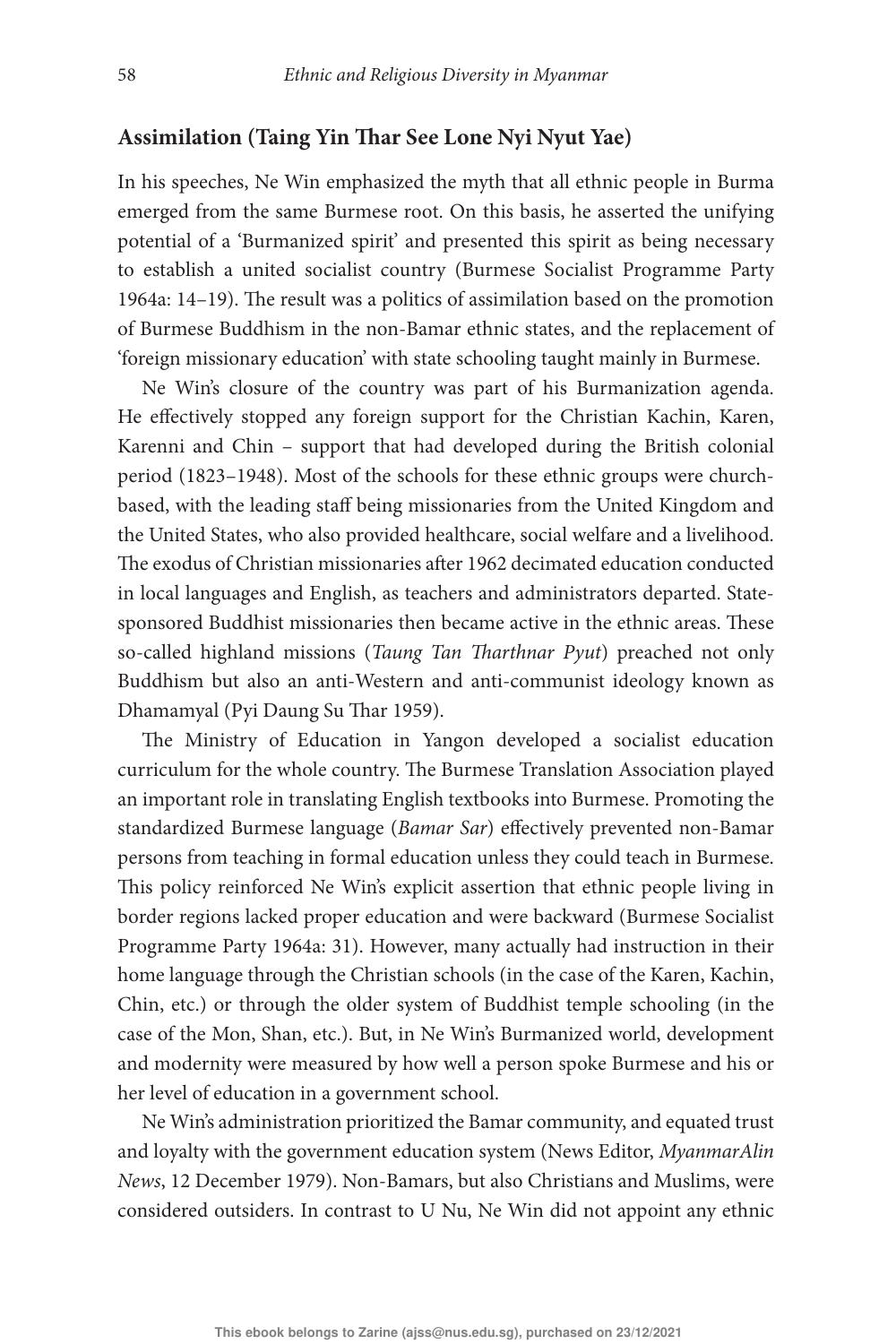leaders to his government. According to Rogers (2015), Christian military officers will not be promoted beyond the rank of major, because they are considered as possible threats. As has been stated by the Burmese scholar Tharaphi Than (2015: 27), the idea that non-Buddhist or non-Bamar people pose a threat to Burmese socio-religious and socio-economic life is deeply embedded in the Burmese mind.

#### **Accommodation (Nay Yar Pay Ah !i Ah Hmat Pyut Chin)**

<span id="page-9-0"></span>Broadly speaking, the politics of 'accommodation' means establishing who belongs to Ne Win's new nation and who does not. In 1982, Ne Win's government introduced the Burma Citizenship Law, which reduced the number of legitimate ethnic groups in Myanmar to 135. Any group not or no longer on the list was deemed foreign or foreign-related and deprived of its rights[.10](#page-15-9) Historians, social anthropologists and linguists still debate what factors are decisive in determining an ethnic group in Burma (e.g. Tonkin 2018; Ferguson 2015; Steinberg 2001). As I will argue below, linguistic, biological and historical aspects do not lead to clear-cut distinctions. Thongchai and Anderson have both emphasized the cultural construction, that is, the 'imagined' nature, of the concept of 'nationhood'. Thongchai is somewhat critical of Anderson's tendency to give too much weight to such an imagination 'over the operation in human practices', such that 'the newly imagined community seems to be created out of the frictionless propagation of new ideas like inscribing a new language on a blank sheet of paper' (Thongchai 1994: 15). Nonetheless, Ne Win's description of ethnic groups in Burma could indeed be seen as an act of sheer imagination. Its primary foundation seems to lie in serving his political agenda and cementing his political power. This is why, after Ne Win assumed political power, all ethnic groups in Burma were depicted in governmental publications (so-called blue socialist books) in accordance with his ideology of the 'Burmese Way to Socialism'. After 1965, the project of ethnic classification continued and was assigned to the Rangoon Arts and Sciences University (today: the University of Yangon) and especially to the departments of history and anthropology, under the supervision of Ne Win's government (Burmese Socialist Programme Party 1967).

In terms of classification by language, Ne Win's linguists recognized only three basic groups: Mon-Khmer, Tibeto-Burman and Tai-Chinese (Burmese Socialist Programme Party 1964b). But Ne Win's regime recognized eight 'national races', the Bamar, Kachin, Kayah, Karen, Chin, Bamar, Rakhine and Mon, effectively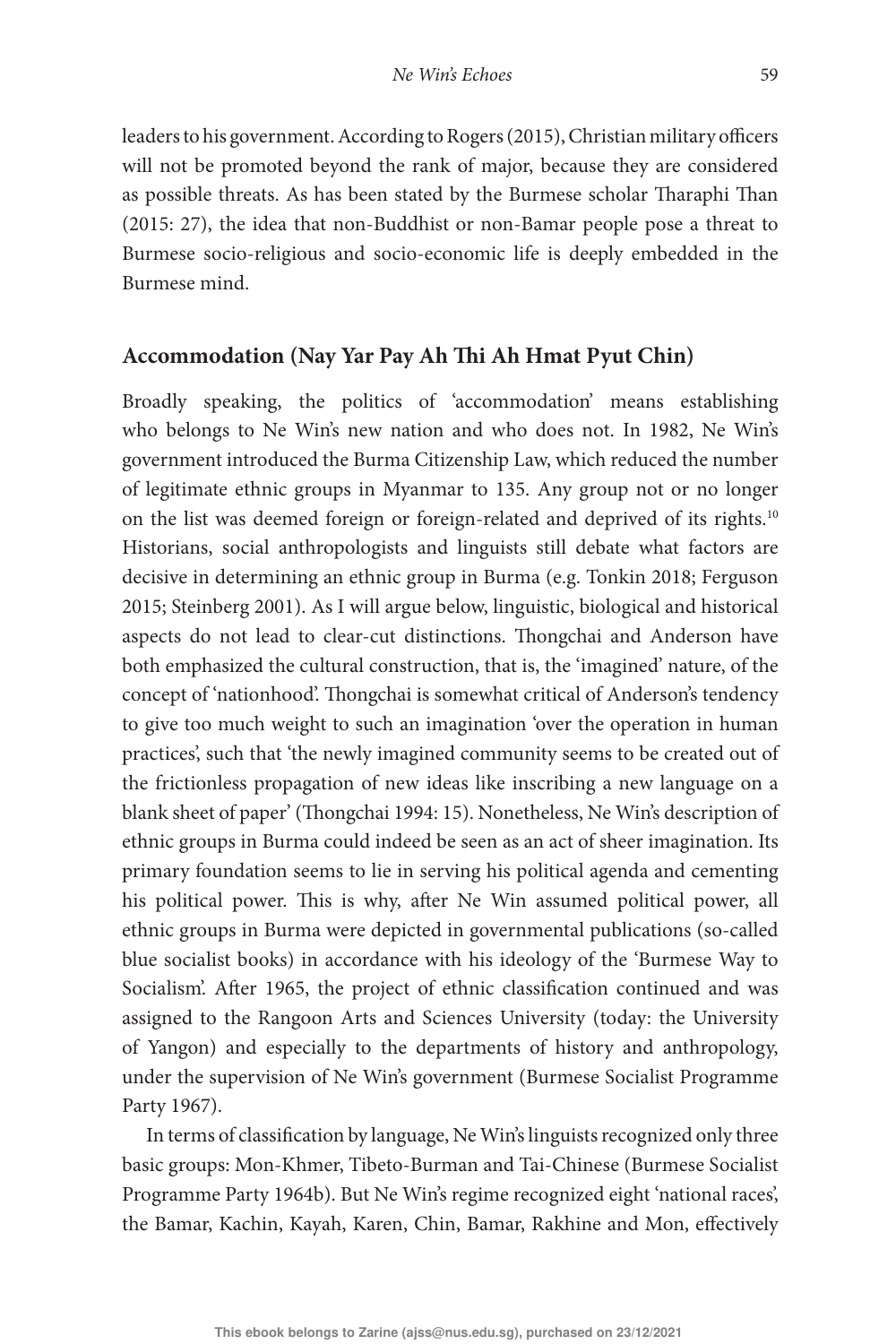excluding Chinese and Indian groups from Bengal and elsewhere. This categorization was not based on linguistic criteria. In fact, 'the focus on eight major nationality races tended to obscure and confuse the significant diversity that exists within and between non-Bamar communities' (Clarke et al. 2019: 24). Among these groups, only the Mon ethnic group has a single dialect that is used widely. Chin people speak more than fifty different dialects. Karen people also have a large number of dialects, which are divided into eleven groups. Kayah people share the same language group with Karen, but are counted as a different ethnic group. Kachin ethnic groups mostly speak the same dialect, while the Rawang and Lisu speak different languages, but are nevertheless listed as Kachin and distinguished as different clans (Burmese Socialist Programme Party 1964b: 39). The same inconsistency applies to Bamar (Sino-Tibetan) languages. The state did not recognize Danu people, Inthar people or Dawei people as ethnicities on their own but considered them to be ethnically Bamar even though they live in Shan State and the Tanintharyi region, respectively, and speak languages that are not intelligible to each other.

From a biological point of view, the problem of Ne Win's categorization of eight different ethnic groups can be seen in the example of the Shan and the Bamar. Shan State has ethnic groups, such as Pa-O, Wa and Ta'ang, which are considered as Shan but are not related biologically or linguistically to other Shan people. Linguistically, the Pa-O dialect is closer to Karen, but the ethnic group is not included in the Karen group. The language of the Wa and Ta'ang belongs to the group of Mon-Khmer languages, that is, to the same group as the language of the Mon. Regarding the Bamar, there is an ethnic group known as Moken (or Salon) people (also known as 'sea gypsies'), who live in the southern Burma Archipelago and are considered Bamar. This is despite the fact that their language is an Austronesian language, unrelated to the Bamar language, which itself belongs to the Tibeto-Burman language group. Biologically and culturally, the Moken are different from the Bamar (Boutry 2016: 114–17), but they were classed as a proto-Burman group.

Particularly problematic is the attempt to base the categorization on historical arguments. According to Ne Win's regime, some ethnic groups are deemed not to belong to Burma because of their historical roots, as, for example, the Rohingya in Rakhine State (now called 'Bengali' by the government), who are of Indian origin. According to the regime's official categorization in 1965, the Rakhine group includes the Mro (Khume), Kaman, Thet, Maramargyi and Rakhine. They have different dialects and biological features, but were categorized as 'Rakhine' because they had presumably lived in the Rakhine Kingdom in the distant past. For example,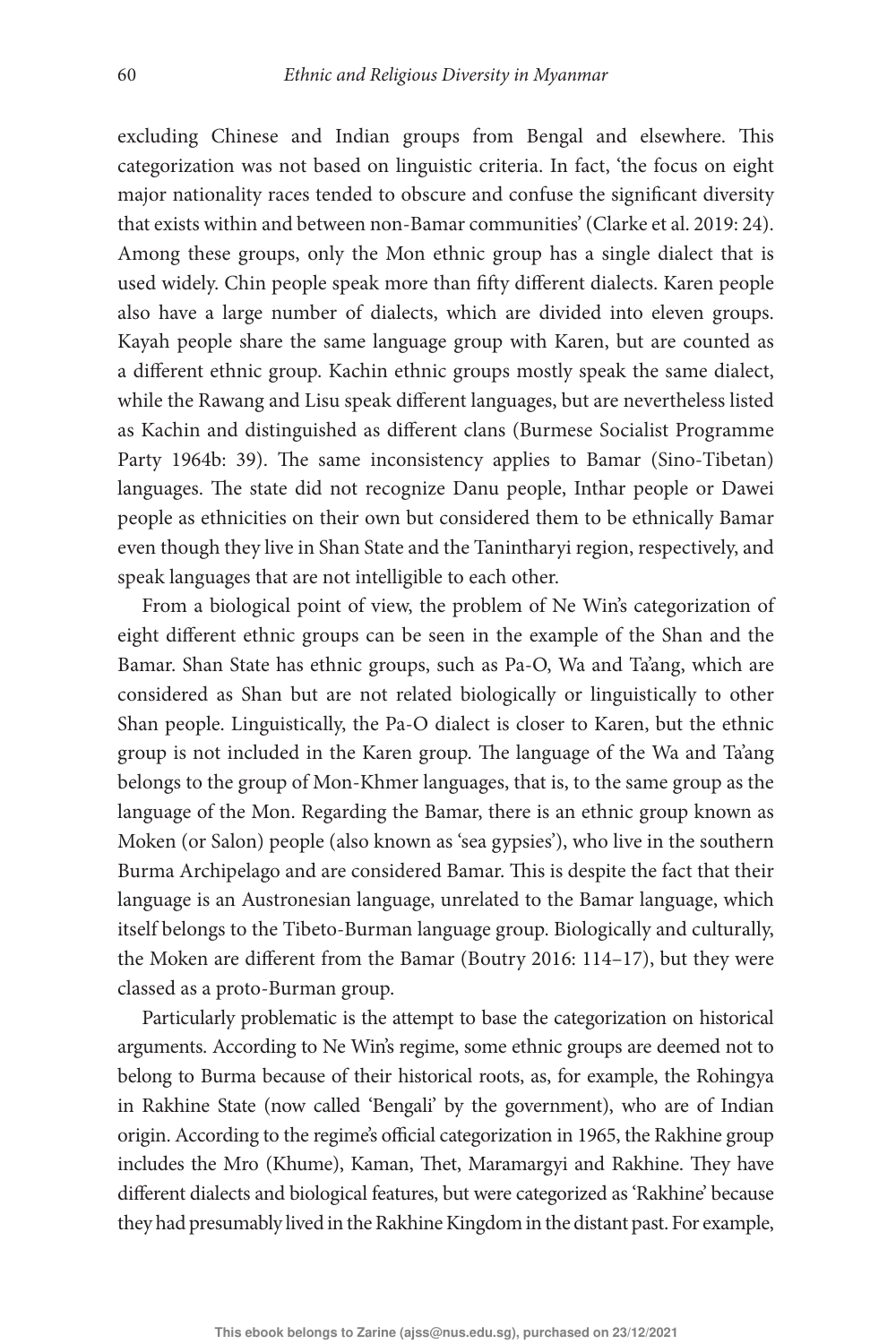the majority of Kama are Muslims of Arab descent, who served Rakhine kings as archers. Mro and Khume speak a Chin dialect, but they are counted as Rakhine because they had lived in Rakhine since the beginnings of the Rakhine Kingdom. Maramagyi are Buddhists, but, despite having similar physical features to Indians, they were also included in the Rakhine group. Similar inconsistencies are found in the ethnic categorization of the Shan. Some Chinese people living in Shan State were not listed in the ethnic group (Burmese Socialist Programme Party 1967 34–5), while the Shan-Tayouk, who are also Chinese, are classified as a sub-ethnic group of the Shan (News Editor, Botataung Daily Newspaper, 23 February 1973).

The questionable nature of ethnic categorization can also be seen in the persistent variations in numbers. In 1973, Ne Win's government classified 144 ethnic groups. This was changed in 1973, and then again in 1982, when it was fixed at 135 (Kyaw Nay Min (Myo Pya), 2020: 157, 181). However, in 1990, the military government again made some changes to the list, while keeping the number to 135 (News Editor, Working People Daily Newspaper, 26 September 1990).

The categorization of ethnic groups in Myanmar is clearly based not on language, biology or history but on political intentions. It served Ne Win's political agenda, as was made explicit in 'The Revolutionary Council's Policy on Ethnicity in Burma', which asserted that ethnic people had been living in Burma since ancient times and were descended from the Tibeto-Burman group (Burmese Socialist Programme Party 1964c: 33–4), that the divisions were the result of British colonial policy (ibid.: 55) and that the time has come to reunify and rebuild the country (ibid.:  $69$ ). The other side to accommodation was necessarily alienation, however. People who were not accommodated became foreigners, and regarded as enemies who could not be trusted. This is why, for example, the fact that Aung San Suu Kyi married a foreigner still prevents her from becoming president. It is well known that Ne Win was xenophobic. However, the creation of enemies was also instrumental in his attempt to create a unified Burmese Buddhist nation.

### **Alienation (Khwe Char Nyin Pae Chin)**

The policy of alienation was implemented from the very start of Ne Win's regime for those groups who did not accept the government's new Burmanization policies, including the Kachin Independence Army (KIA), the Karen National Union (KNU), the Karenni National Progressive Party (KNPP) and the New Mon State Party (NMSP). The government used structural and cultural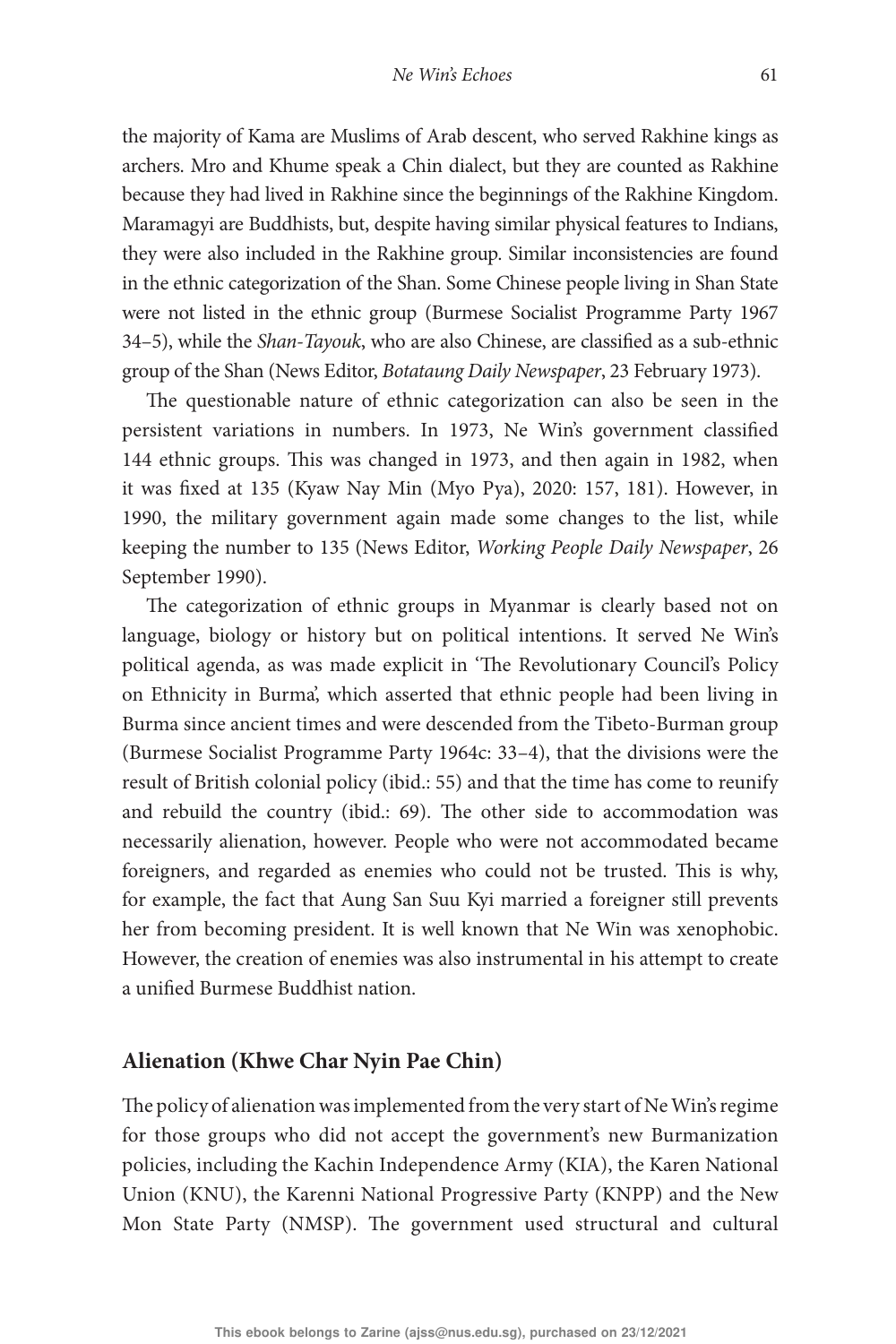violence, military oppression and exclusion from the development plans against these established regional political parties, who were then seen as state enemies or – as in the case of the Rohingya – were not regarded as proper citizens.

'Insurgents' (as they were called by the government) or 'ethnic armed groups' (as they were called by foreign diplomats) have mostly operated in states on Myanmar's periphery, where the authority of the central government was never fully accepted or implemented. The armed groups resist the government's Burmanization policies as much as the Burmese army fights against them as part of the Burmanization strategy. After all, 'making wars means making the maps' (Thongchai 1994: 14). Where possible, Ne Win's regime used forced labour, relocation, isolation and psychological techniques to Burmanize people. In the 1970s, Burmanization turned into the military's much feared 'Four Cuts Policy', which meant cutting communication, cutting rations, cutting transportation and cutting recruitment for enemies of the state (Than Tin 2009: 347). In practice, it often meant the isolation, invasion and destruction of highland villages.

The Rohingya in northern Rakhine State have been subject to extreme structural, cultural and physical violence since the 1970s. People living there were required to have travel permits from the army to move from one place to another, even within the same region (Berlie 2008: 54). State surveillance was increased and their cultural practices and religious beliefs were labelled as threats to the state. Beginning in 1978, force was used to seize control of northern Rakhine and to Burmanize the Rohingya population, and programmes promoting state education, health and economic and social development were not implemented or supported. Denial of citizenship followed, which was used to rid the country of unwanted people. Operations were undertaken to expel them to Bangladesh (Po Kan Kaung 1992: 90–9).

In other government-controlled areas, people perceived as rebels were arbitrarily imprisoned without trial (Berlie 2008: 55). Those released were placed under surveillance, and their livelihood activities restricted. The citizenship law was used to ensure the 'purity' of those remaining. In 1982, the Ne Win government announced a ius sanguinis law to define Burman citizens and to distinguish them from foreigners. So-called mixed-blood people were not deemed full citizens and received at best only temporary residential cards (Khin Maung Kyaw 1971: 114–19). While some of those affected by this law were of Chinese origin, the majority were late descendants of Indian immigrants who had come to Burma to work in the colonial state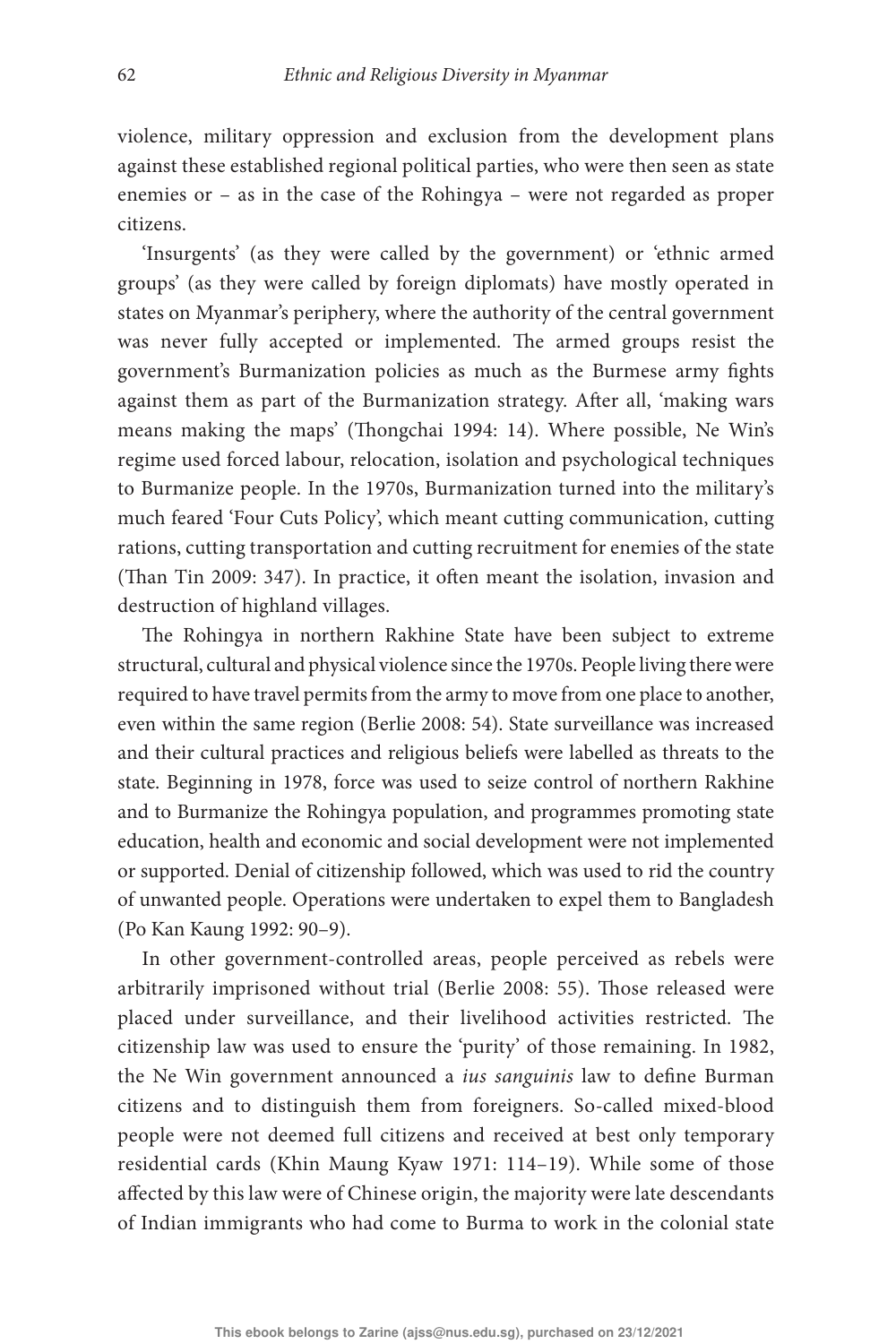at the invitation of the British colonial power between 1824 and the 1930s (ibid.: 28–43).

# The negative effect of Ne Win's policy on peacebuilding in today's Myanmar

Ne Win's politics still resonate throughout Myanmar (U Aung Htoo 2014: 71–5). Ethnic armed groups are reluctant to enter peace deals with the military and the state government, whom are still thought to follow many of the Bamarcentric features of Ne Win's policy. They believe that ceasefire agreements in 'ethnic-controlled areas' would still serve the military's Burmanization principles (Win Tint Tun 2017: 538-46). To them, ceasefires often appear as attempts by both Burma's military and the new NLD state government to continue diluting the political demands made by ethnic people for autonomy in language policy, school administration and the provision of justice, land policy and other public services.

The handful of trust-building exercises between the government and ethnic armed organizations during the Ne Win years are now seen as pipe dreams that never lasted more than about three years and were brought to a halt by the 'Four Cuts' operations (Maung Aung Myoe 2009: 27–9). Peace talks initiated by the military and the government inevitably failed, leading to the resumption of Burmanization policies, such as the nationalization of schools, the confiscation of lands and the placement of Bamar-speaking military officers in positions of authority. This experience is still vivid in the memory of ethnic people and explains why ethnic armed groups continue to suspect that peace talks are merely strategies to defeat the ethnic opposition. General Ne Win never seriously sought to attain real peace in Burma. Rather, he used 'peacebuilding' as a strategy for his own political agenda. And, despite the fact that this strategy did not succeed during his regime, the military continues to pursue it today. Like a domino effect, Ne Win's insistence on a superior Bamar 'race' led to an increase in ethnic discrimination: ethnic issues of Bamar versus non-Bamar, the perceived 'main' ethnic group vs the sub-ethnic group, the centre vs the periphery. In Ne Win's imagined community of a Bamar-centric nation rooted in the ancient Burmese kingdoms, even such inequalities and acts of discrimination functioned to sustain the imagination. As Anderson (1983: 22) says, the nation 'is imagined as a community, because, regardless of the actual inequality and exploitation that may prevail in each, the nation is conceived as a deep, horizontal comradeship'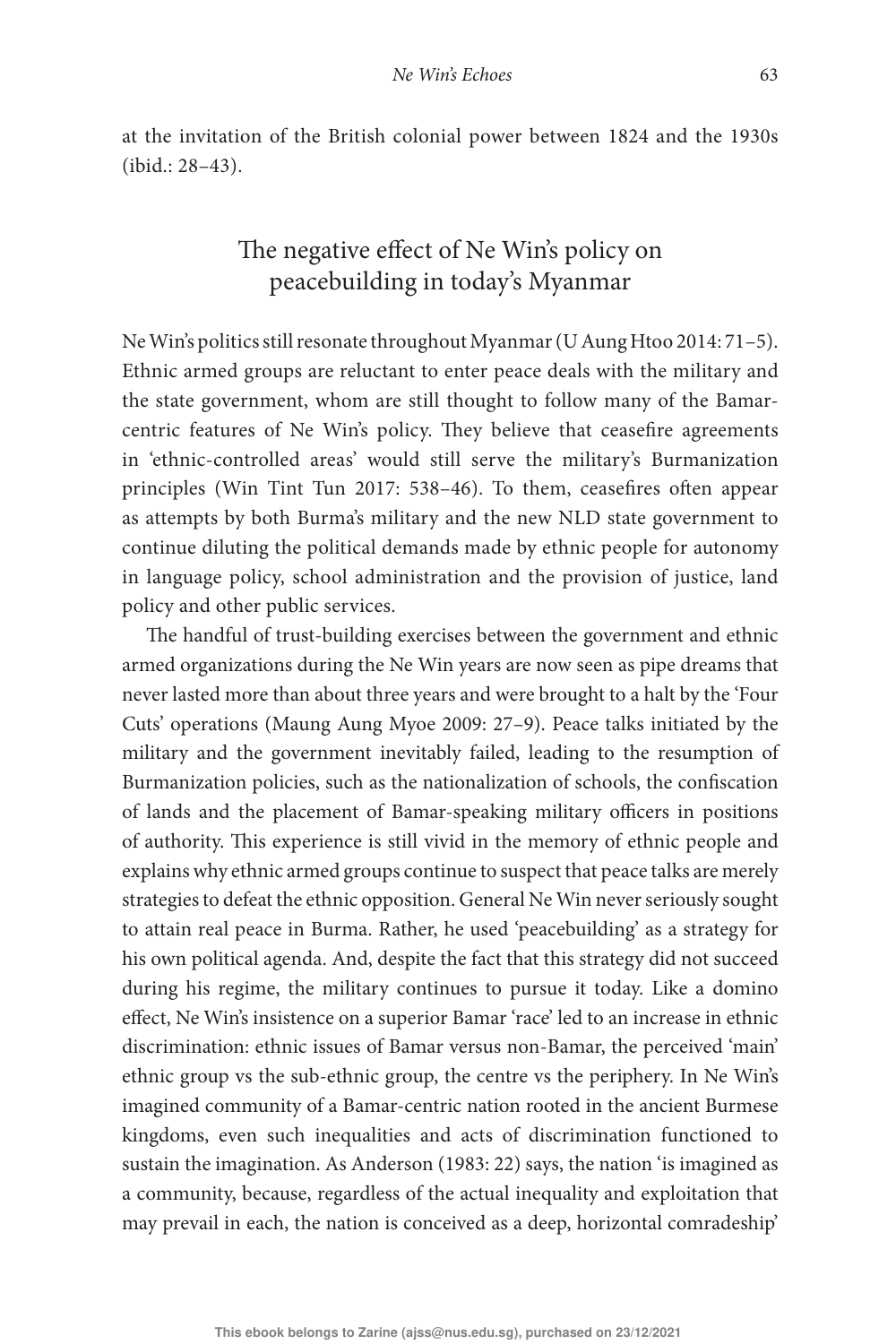making people 'willing to die for such limited imaginings'. The more the Bamar saw themselves as the main and salient group, the more the other ethnicities emphasized their own identities as different and separate from the Bamar and resisted any attempts to be subjugated to the majority group. 'While the dynamics of division and distrust were certainly present prior to Ne Win's takeover in 1962, they reached new heights under military rule' (Clark et al. 2019: 24). But such 'division and distrust' also grew among the non-Bamar groups themselves. Encouraging this division among ethnic minorities was implicitly part of the 'divide-and-rule' strategy used by the Bamar military from when General Ne Win took over the new country's army in 1948, and particularly after his coup in 1962.

Ne Win's policies also created xenophobic prejudices towards Christianity and Islam, and towards the ethnic groups associated with them. The promotion of Buddhism as the dominant religion was an integral part of his hegemonic politics. Irrespective of history, the Buddhist majority consider Buddhism to be the original, indigenous religion of Burma (Historical Research Committee 2017: 12–15). Other religions, such as Christianity and Islam, and even Hinduism, are regarded as 'foreign'. The merger of Buddhism with Bamar nationalism in Ne Win's policies fuelled inter-religious tensions.<sup>11</sup> Such tensions still echo in current (2019) conflicts such as between Rohingya Muslims and Rakhine Buddhists in Rakhine State, and between the armed organizations of the KNU (led by Christian Karens) and the DKBA (led by Buddhist Karens) (South 2008: 58). The widespread mistrust among the different religious communities of Myanmar makes peacebuilding all the more difficult (see also Ye Hein Aung 2019).

<span id="page-14-0"></span>When Ne Win's Burma Socialist Programme Party (BSPP) seized power in 1962, the momentum of Ne Win's political agenda gave many people much hope. But that hope ended when Ne Win transformed the military from a professional organization into a body that protected and implemented his political agenda. The three foundations of his politics – Burmese Buddhist culture, a centralized economy, and military rule – led to the ill-fated policy of one nation, one language, one culture. These three foundations underlay the system that supported militarism in Burma, including the brutal 'Four Cuts' policies of the 1970s. Ne Win's strategies still resonate in the continuing war with the Kachin Independence Army, the expulsion of the Rohingya to Bangladesh in 2017, and the conflict with the Arakan Army in 2019. His Burmanization strategy created conflicts at the time, and still does so today. The flaws in Ne Win's three foundations underlie the seemingly unending tensions and conflicts in the country.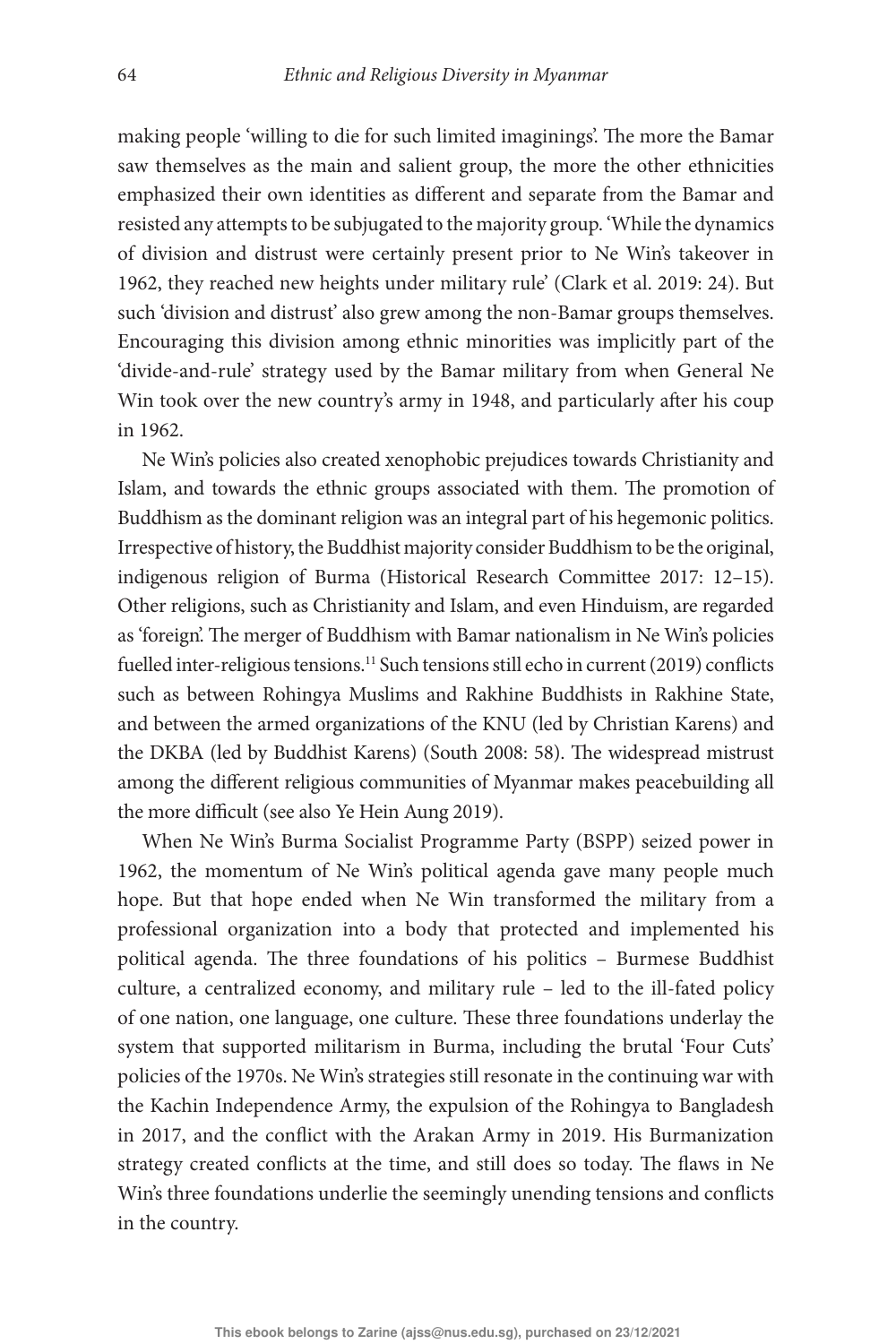### **Notes**

- <span id="page-15-0"></span>[1](#page-0-2) The term 'Burmanization' refers to the domination of other ethnic groups by the Burmese. According to Carol Ann Boshier (2018), the terms 'Burmanized' or 'Burmanization' were first used in Gazetteer of Upper Burma and the Shan states in 1899.
- <span id="page-15-1"></span>[2](#page-0-3) I call it a quasi-military government because Ne Win constructed his government with military officers whom he could fully trust, but also appointed some civilians.
- <span id="page-15-2"></span>[3](#page-1-0) Several Burmese historians such as Maung Maung Gyi, Thant Myint-U, Dr Maung Maung, and Shwe Lu Maung have already written about Ne Win and his regime. According to Maung Maung Gyi, Ne Win and his counterparts adopted monarchical values to build their government. Thant Myint-U focused on modern Burma, where Ne Win's legacy continued with the system of military government. Dr Maung Maung sympathized with Ne Win and asserted that Ne Win's policy was suitable for the country, whereas Shwe Lu Maung held that Ne Win's policy and system created civil war.
- <span id="page-15-3"></span>[4](#page-1-1) Since 1949, Burma's periphery has been controlled off and on by dozens of ephemeral ethnic militias and the forces of the Burmese Communist Party and has endured the presence of permanent militaries, such as the Karen National Defence Organization, the Kachin Independence Army, the Mon New State Party, the Shan State Army and colourful rebels (Young Sone Thabone).
- <span id="page-15-4"></span>[5](#page-2-0) In Burmese historical accounts, the Bagan kingdom is counted as the first dynasty (eleventh to thirteenth century), the Taungoo dynasty (sixteenth to eighteenth century) as the second and the Konbaung dynasty (eighteenth to nineteenth century) as the third dynasty, which was followed by British colonial rule.
- <span id="page-15-5"></span>[6](#page-2-1) Ne Win's regime was not officially called the 'fourth dynasty'. Yet, the idea was in the air as a result of the attempts to link the Ne Win state to the previous three dynasties. This can also be seen in the fact that Aung San Suu Kyi's followers have continued the narrative by claiming that she is the founder of the fifth Burmese empire, a claim found in various NLD songs and in the speeches of various party members.
- <span id="page-15-6"></span>[7](#page-2-2) The title 'Thakin' ('master') referred to the members of the Doh Bamar Association. It carries symbolic meaning in the sense of rejecting the British 'masters'. The real masters of the land are the Burmese people.
- <span id="page-15-7"></span>[8](#page-2-3) While differing in theoretical nuance, the two works are complementary. Thongchai's reflections on Thailand also help to understand the recent history of Myanmar.
- <span id="page-15-8"></span>[9](#page-4-1) A few of his trusted people were called to design the appropriate ideology, which had to differ from U Nu's ideas and from communist ideology (Kyi Sein Win 2020).
- <span id="page-15-9"></span>[10](#page-9-0) The Rohingya are the most obvious example. Considered as one of the ethnic groups of Burma under the U Nu government, they were erased from the list of ethnic groups under Ne Win.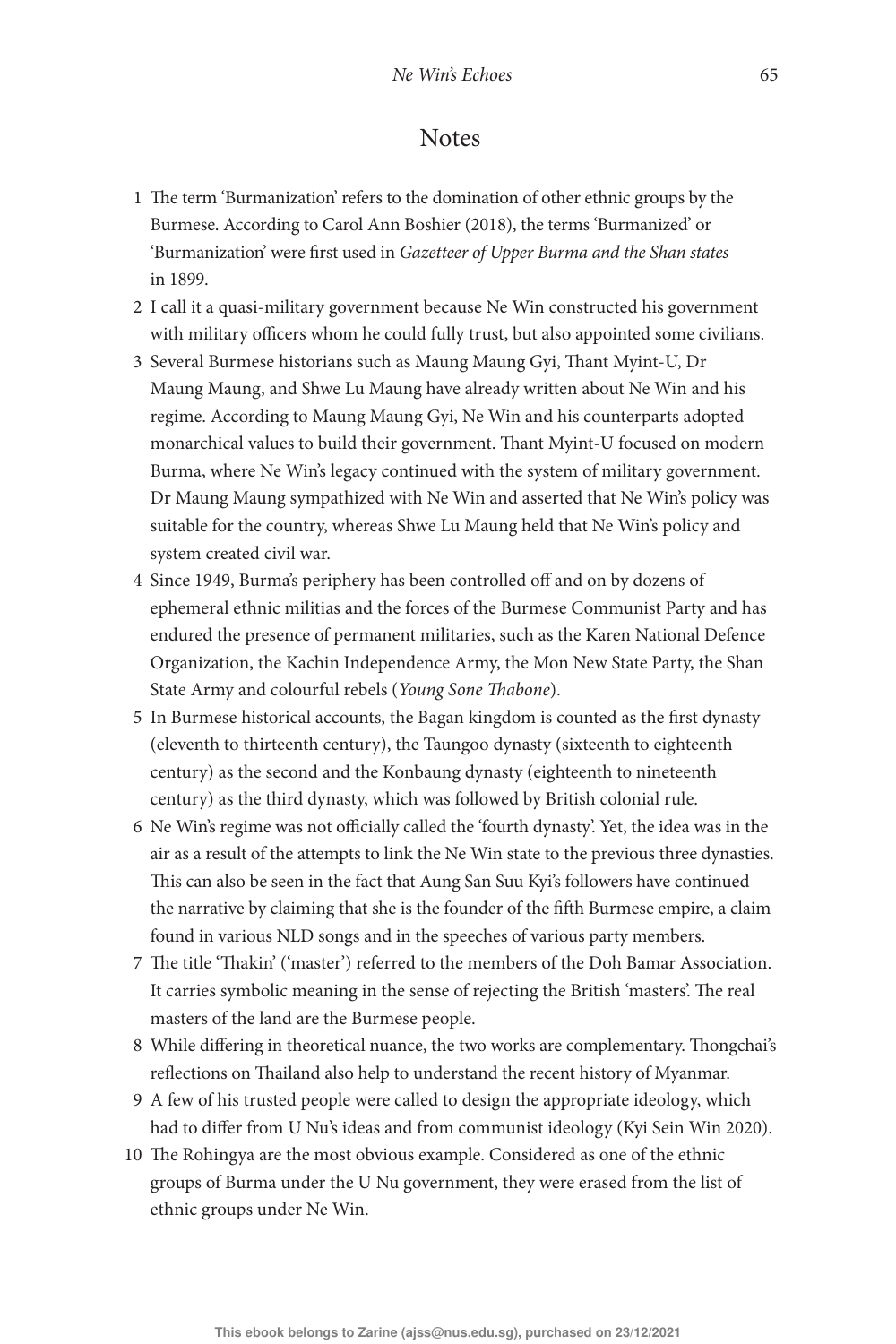<span id="page-16-0"></span>[11](#page-14-0) In colonial times, religious tensions were largely based on anti-colonialist sentiments. Under Ne Win, religious tensions were deliberately fostered. The anti-Islam book  $Ah$ Myo Pyauk Mar So Kyauk Hsayar was printed and distributed among government servants in Burma during the time when Ne Win controlled the press and publications department and similar ideas were disseminated in the state newspaper (see Ye Hein Aung 2020: 40). Another book supported by the Burma Socialist Programme Party (BSPP) was Shwe Pay Lwa. For example, the lie was spread that Muslim men would receive a reward if they married Buddhist women (see Kyaw Nay Min 2020: 185).

### References

- Anderson, B. (1983), Imagined Communities: Reflections on the Origin and Spread of Nationalism, rev. ed., London: Verso.
- Berlie, Jean A. (2008), The Burmanization of Myanmar's Muslims, Bangkok: White Lotus.
- Bode, Mabel Haynes (2011), Myanmar Naingan Pali SarPay Thamaing (= Burmese translation of 'The Pali Literature of Burma', translated by Ashin K Tha La), Yangon: Pan Wai Wai.
- Boshier, Carol A. (2018), Mapping Cultural Nationalism: The Scholars of the Burma Research Society, 1910–1933, Denmark: NIAS.
- Boutry, Maxime (2016), 'How Far from National Identity?: Dealing with the Concealed Diversity of Myanmar', in Metamorphosis: Studies in Social and Political Change, ed. R. Egreteau and F. Robinne, 103–26, Singapore: NUS Press.
- Burmese Socialist Programme Party Central Committee Headquarter (1964a), Myanmar Socialist Lansin Party Ei Ah Thwin Ah Pyin (Characteristics of the Burmese Socialist Programme Party), Yangon: Sar Pay Beik Mann Press.
- Burmese Socialist Programme Party Central Committee Headquarter (1964b), Taw Lan Yay Kaung Si Ei Taing Yin Thar Myar A Paw Htar Shi Thaw Thabaw Hta (The Revolutionary Council's Perspective and Stance on Ethnic Affairs), Yangon: Sar Pay Beik Mann Press.
- Burmese Socialist Programme Party Central Committee Headquarter (1964c), Taw Lan Yay Kaung Si Ei Taing Yin Thar Myar Apaw Amyin and Ken Yu Chatt (The Revolutionary Council's Policy on Ethnicity in Burma), Yangon: Sar Pay Beik Mann Press.
- Burmese Socialist Programme Party Central Committee Headquarter (1967), Kachin Taing Yin Thar Yin Kyay Mu Nit Yoe Yar Da Lae Hton San Myar (Ethnic Culture and Tradition: Kachin), Yangon: Sar Pay Beik Mann Press.
- Charney, Michael W. (2009), A History of Modern Burma, Cambridge: Cambridge University Press.
- Clarke, Sarah L., Seng Aung Sein Myint and Zabra Yu Siwa (2019), Re-examining Ethnic Identity in Myanmar, Batambang: Centre for Peace and Conflict Studies. [https://](https://www.reliefweb.int/sites/reliefweb.int/files/resources/Ethnic-Identity-in-Myanmar.pdf)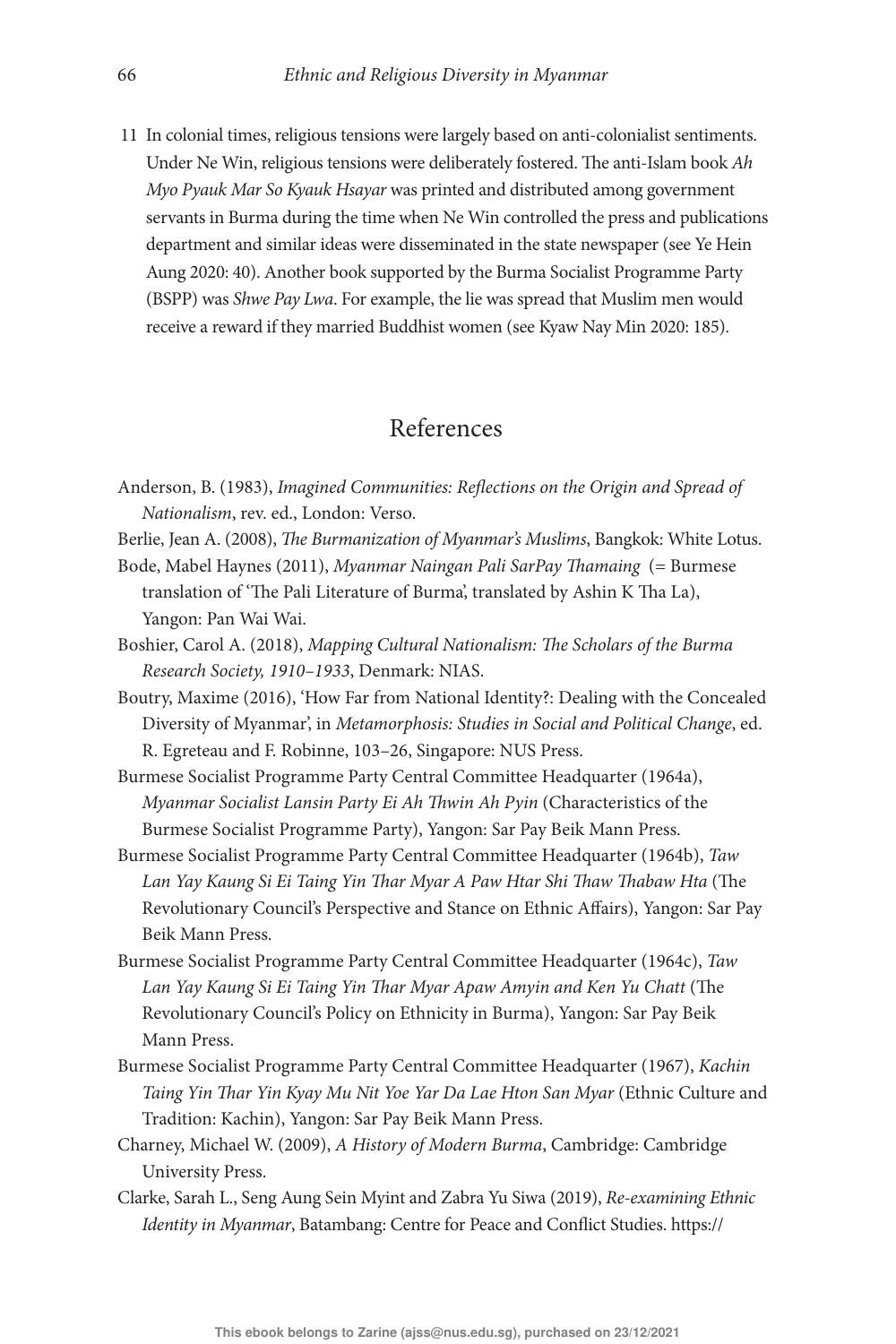reliefweb.int/sites/reliefweb.int/"[les/resources/Ethnic-Identity-in-Myanmar.pdf](https://www.reliefweb.int/sites/reliefweb.int/files/resources/Ethnic-Identity-in-Myanmar.pdf) (accessed: 1 October 2020).

- Ferguson, Jane M. (2015), 'Who's Counting? Ethnicity, Belonging, and the National Census in Burma/Myanmar', Bijdragen tot de Taal-, Land- en Volkenkunde, 171 (1): 1–28.
- Historical Research Committee (Department of Historical Research and National Library) (2017), Myanma Nainganye Thamaing (Myanmar Political History) (1906– 1930), Yangon: Mon Ywer Press.
- Houtman, Gastaaf (1999). Mental Culture in Burmese Crisis Politics: Aung San Suu Kyi and the National League for Democracy, Tokyo: ILCAA.
- Khin Maung Kyaw (1971), Myanma Nainggan Naingganthar Myar Nit Nainggan Char Thar Myar Pya Tha Na (The Problem of Myanmar Citizens and Foreigners), Yangon: San Kyawt Yin.
- Khine Lin (May Ga Waddy) (2015), Maha-lumyogyi Wada Ei Maha Aung Pwe Lar? Dutaya Pin Lon Ma The A Nar Guard Pyi Daung Susitho (Is the Victory of Maha-Bamarism? From the Second Pinlong Toward Future State), Yangon: Renaissance Publishing House.
- Kyaw, Nay Min (Myo Pya) (2020), Myanmar Muslim Ei Thaming Saing Yar A Chat A Let (Historical Facts about Muslims in Myanmar) (1909–2019), Yangon: Lut Lat Ah Myin Sar Pay.
- Kyaw Thet (2015), Myanma Nainggan Taw Thaming (History of Union of Myanmar), 2nd ed., Yangon: Yadanapon Books.
- Kyaw Win U Mya Han and U Thein Hlaing (2011), Myanmar Politics (1958-1962), vol. 3, Nay Pyi Taw: Department of Historical Research.
- Kyi Win Sein (Malcolm) (2015), Me and the Generals of the Revolutionary Council: Memoirs of Turbulent Times in Myanmar, Whitley Bay: UK Book.
- Kyi Win Sein (Malcolm) (2020), Taw Lan Yey Kaung Si Ma Sit Arna Shin Sanit Si Tho (Burmese translation of Revolutionary Council to Military Dictatorship), Yangon: Lwin Oo Sar Pay.
- Maung Aung Myoe (2009), Building the Tatmadaw: Myanmar Armed Forces Since 1948, Singapore: Institute of Southeast Asian Studies.
- Maung Maung Gyi (1983), Burmese Political Values: The Socio-Political Roots of Authoritarianism, New York: Praeger Publishers.
- Ministry of Information (1991), State Law and Order Restoration Council Chairman Commander-in-Chief of the Defence Services General Saw Maung's Addresses, Yangon: Myanmar Alin News and Guardian New.
- Myanmar Baptist Convention (2012), Myanma Nainggan Nitchin Khariyan Thar Tha Nar Thaming (The History of Myanmar Baptist Churches) (1963-2012), Yangon: MBC Press.
- Myo Oo (2018), 'Myama Thamaing Yay Thar Ni Ta Sit Choe (The Turning Point of Myanmar Historiography)', Bulletin of Ethnic Study, 1: 48–59.
- P. Kyaw Han (2012), Tawlan Yay Kaungsi and Kyuntaw (The Revolutionary Council and Me) (1962–1974), Yangon: Myowaddy Books.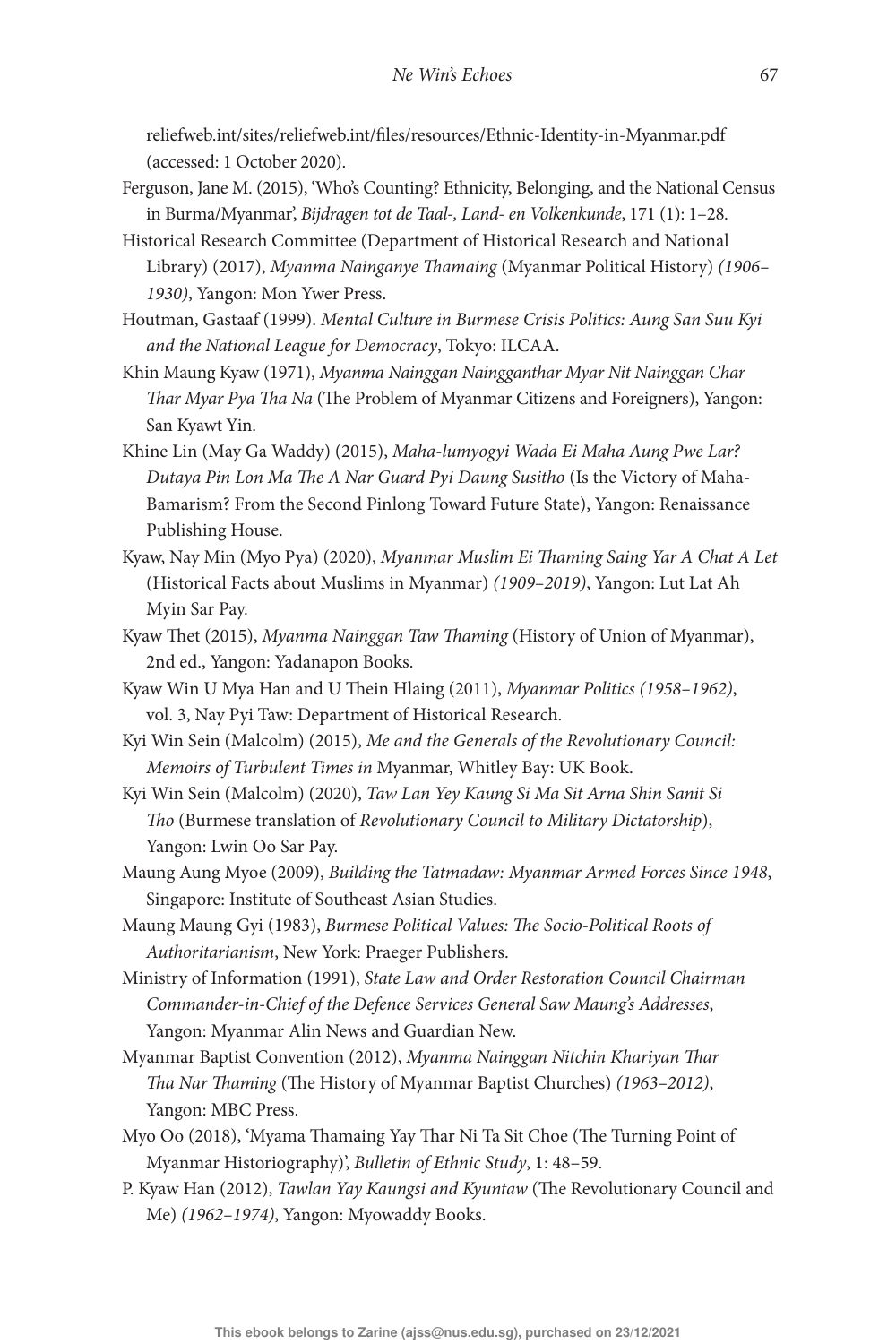- Po Kan Kaung (1992), 'Dhammayal Rohingya (The Danger of the Rohingya)', Myatt Khin Thit Journal, 25: 87-104.
- Pyi Daung Su Thar (1959), 'Dhammayal (Threat to the Dhamma)', Ministry of Information, 8 (6–7): 2–23.
- Rogers, Benedict (2015), 'The Contribution of Christianity to Myanmar's Social and Political Development', The Review of Faith & International Affairs, 13 (4): 83–99.
- Saw Augurlion (2017), Christian Existence and Issues Related to Nationalism and Religious Identity in Post-colonial Myanmar, Yangon: MIT Judson Research Centre.
- Shwe Lu Maung (1989), Burma Nationalism and Ideology: An Analysis of Society, Culture and Politics, Dhaka: University Press.
- South, Ashley (2008), Ethnic Politics in Burma: State of Conflict, London: Taylor & Francis.
- Steinberg, David I. (2001), Burma: The State of Myanmar, Washington, DC: Georgetown University Press.
- Taylor, Robert H. (2015), General Ne Win: A Political Biography, Singapore: ISEAS.
- Than Tin (2009), Sit Hsin Yay Pyi Sit Hsin Yay (Personal Experience: Operation after Operation), Yangon: Ar Mann Thit.
- Than Tun (2003), Myama Thamaing Shar Pon Taw (In Search of Myanmar History), Yangon: Daung Book.
- Tharaphi Than (2015), 'Nationalism, Religion, and Violence: Old and New Wunthanu Movements in Myanmar', The Review of Faith & International Affairs, 13 (4): 16–33.
- Thongchai, Winichakul (1994), Siam Mapped: A History of the Geo-Body of a Nation, Honolulu: University Hawai'i Press.
- Tonkin, Derek (2018), 'Exploring the Issue of Citizenship in Rakhine State', in Citizenship in Myanmar: Ways of Being in and from Burma, ed. A. South and M. Lall, 222–63, Chiang Mai: CMU Press.
- U Aung Htoo (2014), Nyein Chan Yay Sit Tan (Peace Analysis Paper), Yangon: Shwe Kyae.
- U San Nyein and U Mya Han (2012), Myanma Nainggan Yay Ah Pyaung Ah Leh (Myanmar's Political Transition) (1962–1974), vol.2, Nay Pyi Taw: Department of Historical Research.
- Walton, Matthew (2012), 'The "Wages of Burman-ness:" Ethnicity and Burman Privilege in Contemporary in Myanmar', Journal of Contemporary Asia, 43  $(1): 1-27.$
- Waters, Tony (2005), 'Why Students Think There Are Two Kinds of American History', The History Teacher, 39  $(1)$ : 11-21.
- Win Tint Tun (2017), Ah Maung Du Hte' Ka Bama Pyay (Burma in The Darkness), Bloomington, IN: AuthorHouse UK.
- Yay, Patrick (2018). Agony to Agony. Part One: In Search of Tranquility, UK AuthorHouse.